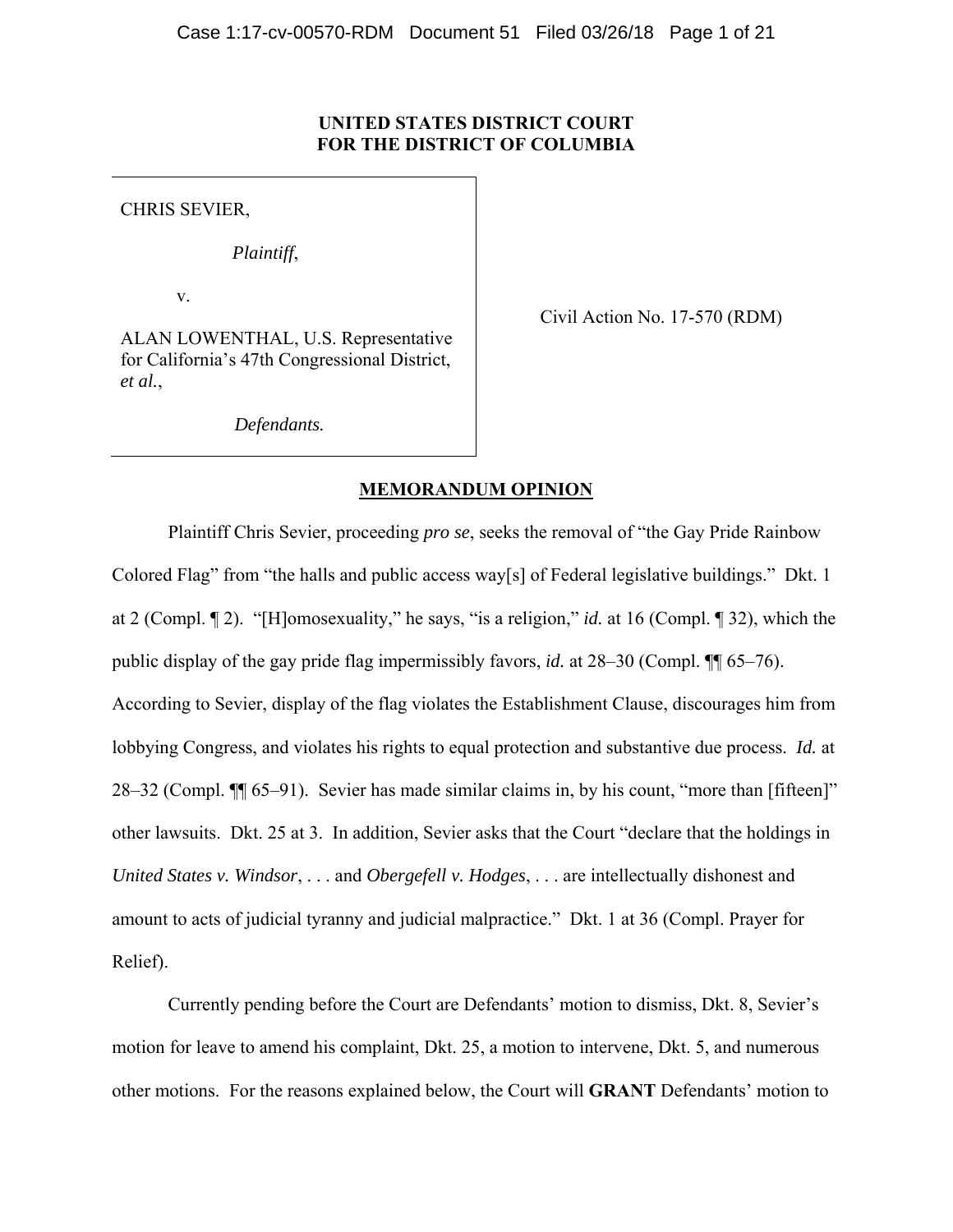dismiss, will **DENY** the motion to amend, will **DENY** the motion to intervene, and will dispose of the remaining motions.

# **I. BACKGROUND**

Sevier's complaint consists largely of his views regarding homosexuality and criticisms of the Supreme Court's *Obergefell* decision. *See, e.g.*, Dkt. 1 at 3, 6, 10–28 (Compl. ¶¶ 5–6, 14, 19, 21, 23–31, 33, 35–45, 51–52, 56–58, 62–64). It also recounts Sevier's efforts to "put[] [*Obergefell*] to the test" by marrying inanimate objects. *Id.* at 5 (Compl. ¶ 12); *see also, e.g.*, *id.* at 22–23 (Compl. ¶¶ 49–54). The present action appears to focus, however, on the following allegations: Defendants, who are four members of the U.S. House of Representatives, have allegedly "authorized and installed [one or more] Gay Pride Rainbow Colored Flag[s]" in the hallways outside their offices, *id.* at 6–11 (Compl.  $\P\P$  16–19), which Sevier "frequently encounter[s]," *id.* at 5 (Compl. 12). Given Sevier's "religious worldview" that "homosexuality is obscene, immoral, [and] subversive to human flourishing," *id.* at 5–6, 11–12 (Compl. ¶¶ 13, 21), he "[i]s offended by [the flags'] presence," *id.* at 4–5, 23 (Compl. ¶¶ 11, 55). The flags, he says, make him "feel[] unwelcome[]," *id.* at 5 (Compl. ¶ 12), because he does not "adhere to [Defendants'] particular religious orthodoxy," *id.* at 6 (Compl. ¶ 15).

The "religious ideology" that Sevier has in mind is homosexuality itself. *See, e.g.*, *id.* at 16 (Compl. ¶ 32) ("[H]omosexuality is a religion . . . ."). He contends that "the [h]omosexual church" is "the largest denomination" of "the overall church of 'western expressive individualism postmodern moral relativism,'" *id.* at 2–3, 28, 29 (Compl. ¶¶ 4, 69, 74), which posits that "nobody's version of morality as a basis of law matters except for the private moral code that [the adherent] personally advocat[es]," *id.* at 12 (Compl. 122). In Sevier's view, then, the gay pride flag "is a 'religious symbol' for the homosexual denomination," *id.* at 2–3 (Compl.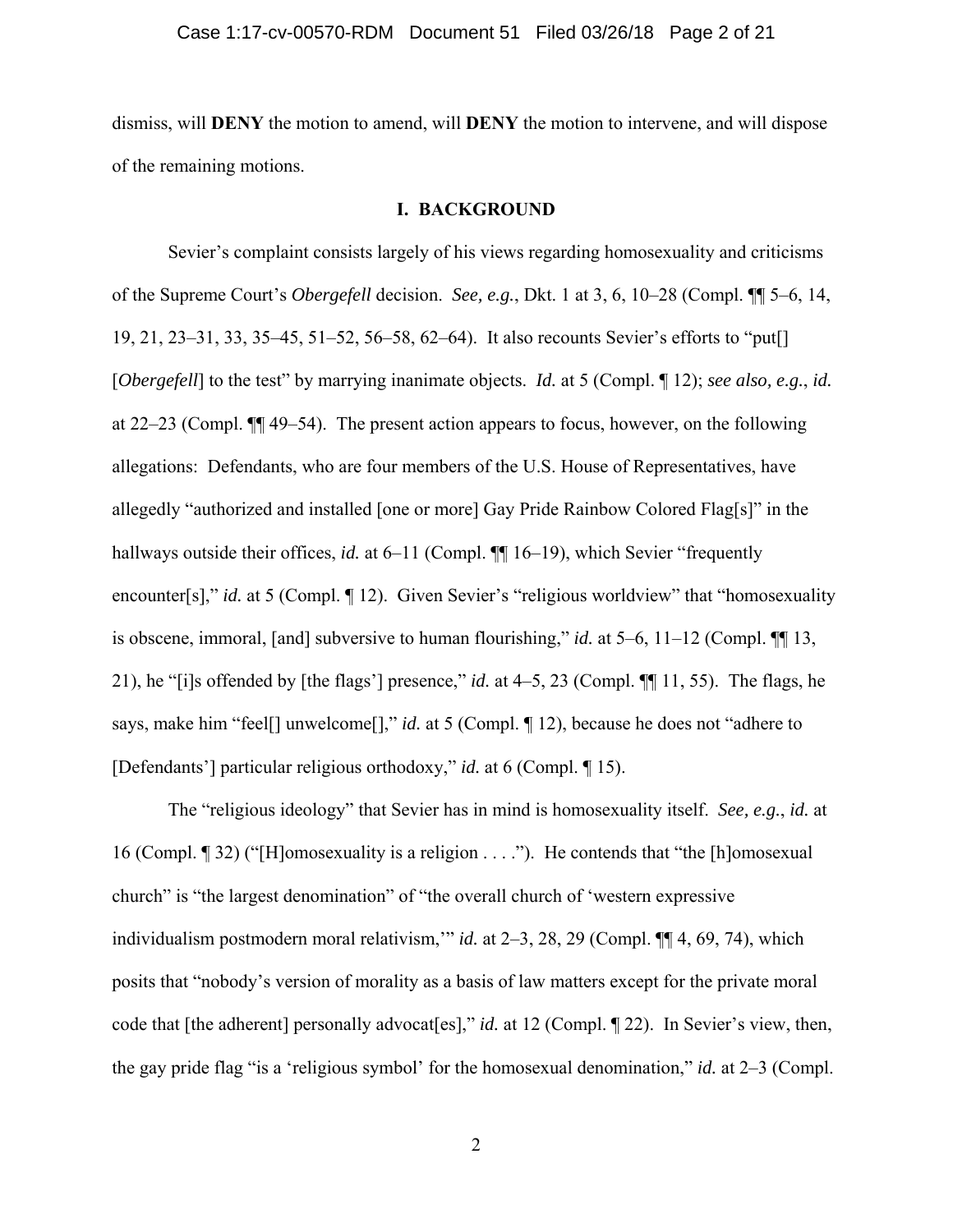#### Case 1:17-cv-00570-RDM Document 51 Filed 03/26/18 Page 3 of 21

¶ 4), and its "placement . . . amounts to [Defendants'] endorsement of a particular religion," *id.* at 28 (Compl. ¶ 67).

The public display of these flags, moreover, allegedly "treats different sects within the church of moral relativism with different degrees of favorability." *Id.* at 24–25 (Compl. ¶ 59). Sevier says he belongs to "a less popular sect" of the church of moral relativism, *id.* (Compl. ¶ 59), which he calls the "machinist sect[]," *id.* at 29 (Compl. ¶ 72). As a "machinist," Sevier's "sex-based self-asserted identity narrative is that he prefers to be married to an inanimate object." *Id.* at 22 (Compl. ¶ 49). So, according to Sevier, unless Defendants "install a flag that represents people who self-identify as polygamists, machinists, zoophiles, and heterosexuals," *id.*  at 21 (Compl. ¶ 47), their actions "treat . . . the homosexual denomination of . . . the church of moral relativism with disproportionate favor," *id.* at 29 (Compl. 172).

Based on these allegations, Sevier alleges violations of the Establishment, Equal Protection, and Due Process clauses. *Id.* at 28–32 (Compl. ¶¶ 65–91). He seeks an injunction requiring that Defendants remove the flags, or, in the alternative, "fly the [f]lags that represent the people in the zoophile, polygamy, and machinism sects [of] the overall church of moral relativism." *Id.* at 36 (Compl. Prayer for Relief). He also seeks declaratory judgments that (1) Defendants' display of the flags "is unconstitutional;" (2) that *Obergefell* and *Windsor* are "intellectually dishonest . . . acts of judicial tyranny and judicial malpractice;" and (3) that "homosexuality is a 'religion' . . . [that the] government cannot legally recognize." *Id.* (Compl. Prayer for Relief).

Sevier's initial lawsuit was filed on March 23, 2017, Dkt. 1, and on August 9, 2017, he filed a motion for summary judgment, Dkt. 4. On August 15, 2017, John Gunter Jr., Whitney Kohl, and Joan Grace Harley—"three self-identified polygamists" who appear to be coordinating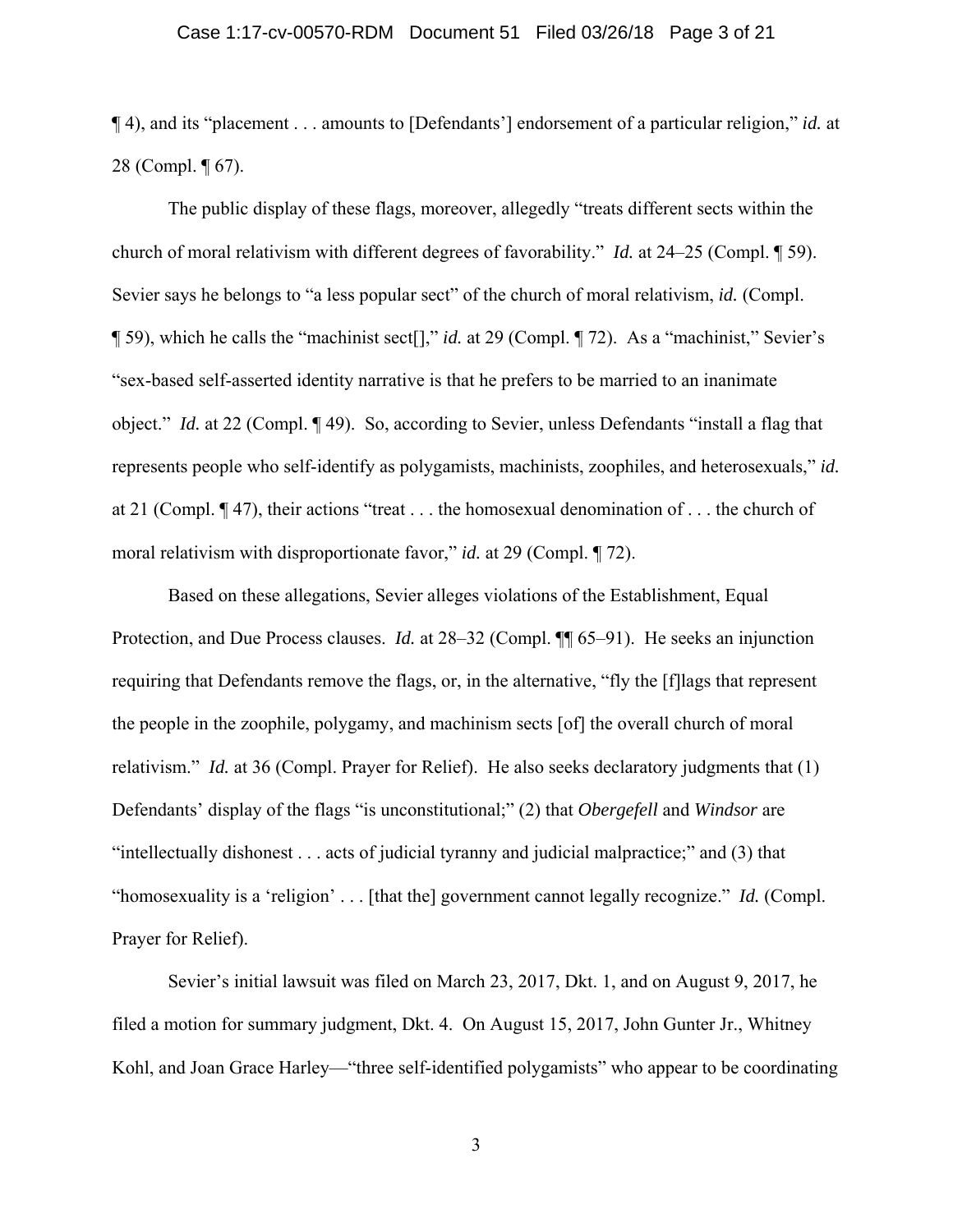#### Case 1:17-cv-00570-RDM Document 51 Filed 03/26/18 Page 4 of 21

with Sevier in this and other cases—moved to intervene as of right under Federal Rule of Civil Procedure 24(a)(2), or alternatively, to intervene permissively under Rule 24(b)(1)(B). Dkt. 5 at 8. Gunter, Kohl, and Harley allege Equal Protection, Due Process, and Establishment Clause claims that are similar in form to those advanced by Sevier, although their allegations of injury focus even more on their opposition to gay marriage generally and their "feel[ing] deeply offended" by "[t]he Defendants['] display of the gay pride flag for self-serving political reasons." Dkt. 5 at 8–10, 21.

On September 22, 2017, Defendants—four members of the House of Representatives who have displayed the flags outside their offices—moved to dismiss under Federal Rule of Civil Procedure 12(b)(1) on the grounds that Sevier lacks standing and that the case presents a nonjusticiable political question; under Rule 12(b)(5) for insufficient service of process; and under Rule 12(b)(6) for failure to state a claim. *See* Dkt. 8. They ask also that the Court treat their motion to dismiss as an opposition to the motion to intervene and Sevier's motion for summary judgment. *Id.* at 10 n.2. Because Defendants' motion raises a number of threshold issues, the Court denied Sevier's motion for summary judgment as premature, Minute Order (Sept. 24, 2017), and ordered him to respond to Defendants' motion to dismiss, Dkt. 9. Instead, he filed two "affidavits" in support of his complaint. Dkt. 10; Dkt. 11. Then, on October 2, 2017, he moved to stay these proceedings pending the resolution of his motion to intervene in *Masterpiece Cakeshop, Ltd. v. Colorado Civil Rights Commission*, No. 16-111, a case currently before the Supreme Court. Dkt. 12. The Court denied that motion, Minute Order (Oct. 4, 2017), and Sevier continued to file affidavits in support of his complaint, Dkt. 15; Dkt. 16; Dkt. 17; Dkt. 18; Dkt. 19. On October 7, 2017, Sevier filed a "motion for the court to make an expedited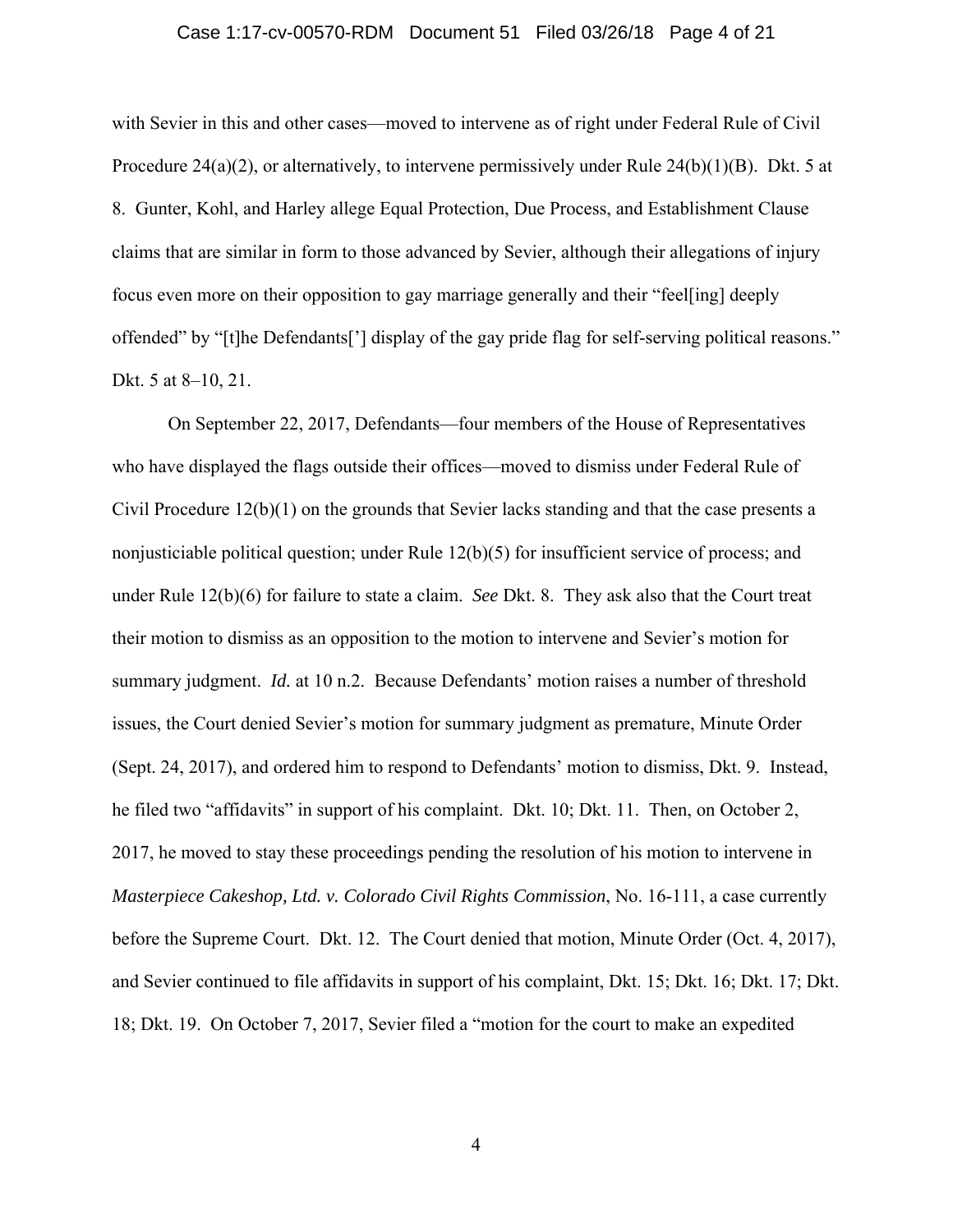#### Case 1:17-cv-00570-RDM Document 51 Filed 03/26/18 Page 5 of 21

ruling on the intervention motion." Dkt. 20 at 1. Although not styled as such, this document responds to the arguments made in Defendants' motion to dismiss. *See id.* at 2–6.

On November 4, 2017, Sevier moved to amend his complaint, elaborating on his earlier objections to the Supreme Court's decision in *Obergefell* and incorporating additional arguments in response to the motion to dismiss. *See* Dkt. 25; Dkt. 26. Sevier filed this document—he refers to it as a combined motion to amend, statement in support of the motion to intervene, and response to the motion to dismiss—twice, but with different exhibits attached. *Compare* Dkt. 25, *with* Dkt. 26. Defendants, in turn, filed a reply to the portion of the document opposing the motion to dismiss, Dkt. 27, and a response to the portion seeking to amend the complaint, Dkt. 28. Sevier then sought leave to file an overlength reply in support of his motion to amend, Dkt. 30, and an overlength surreply to the motion to dismiss, *see* Dkt. 32, in addition to filing shorter versions of both, Dkt. 30-2; Dkt. 32-2.

Since the conclusion of briefing on the motion to dismiss and motion to amend, two of the proposed intervenors filed motions for summary judgment, Dkt. 34; Dkt. 47, one of which is "essentially the same document" as Sevier's proposed surreply, Dkt. 32 at 2. Sevier has continued to file additional "affidavits" or "notices" not clearly relevant to any of the pending motions. *See* Dkt. 29; Dkt. 35; Dkt. 37; Dkt. 38; Dkt. 42; Dkt. 43; Dkt. 44; Dkt. 45; Dkt. 50. He has also moved for a scheduling conference, Dkt. 36, to strike a filing that the Clerk of the Court identified as having been entered in error, Dkt. 40, and to supplement his earlier pleadings with filings he or the proposed intervenors have made in other cases, Dkt. 41; Dkt. 46. Finally, the National Alliance of Black Pastors, Dkt. 48, and the Coalition of Doctors Defending Reparative Therapy, Dkt. 49, have sought leave to file amicus briefs.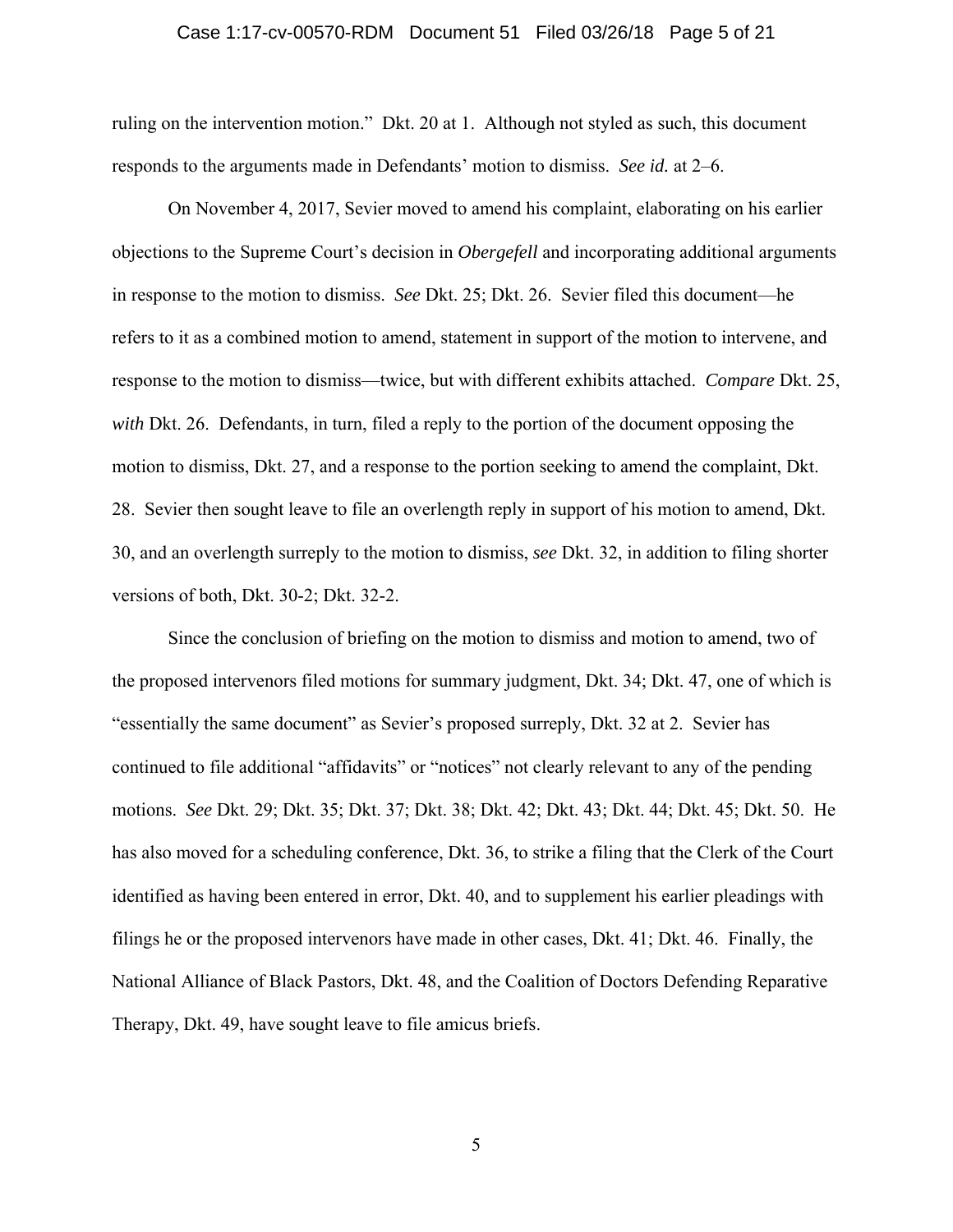#### Case 1:17-cv-00570-RDM Document 51 Filed 03/26/18 Page 6 of 21

For the reasons explained below, the Court will **GRANT** Defendants' motion to dismiss, Dkt. 8; **DENY** the motion to intervene, Dkt. 5; **DENY** the motion to amend the complaint, Dkt. 25; **GRANT** the motion for leave to file an overlength reply in support of the motion to amend the complaint, Dkt. 30; **DENY** the motion for leave to file an overlength surreply to the motion to dismiss, Dkt. 32; **DENY** the motions for summary judgment filed by proposed intervenors, Dkt. 34; Dkt. 47, **DENY** the motion for a scheduling conference, Dkt. 36; **DENY** the motion to strike, Dkt. 40; **DENY** the motions to supplement, Dkt. 41; Dkt. 46; and **GRANT** the motions for leave to file amicus briefs, Dkt. 48; Dkt. 49.

### **II. LEGAL STANDARD**

# **A. Motion to Dismiss Under Rule 12(b)(1) and 12(b)(6)**

Defendants have first moved under Rule  $12(b)(1)$  to dismiss the case for lack of subject matter jurisdiction. "The party invoking federal jurisdiction bears the burden of establishing" each of the elements of Article III standing, although "the manner and degree of evidence required" varies with "the successive stages of the litigation." *Lujan v. Defs. of Wildlife*, 504 U.S. 555, 561 (1992). "At the pleading stage, general factual allegations of injury resulting from the defendant's conduct" will often suffice. *Id.*; *see also Owner-Operator Indep. Drivers Ass'n v. Dep't of Transp.*, 879 F.3d 339, 346–47 (D.C. Cir. 2018). "[T]hreadbare recitals of the elements of [standing], supported by mere conclusory statements," however, will not. *Arpaio v. Obama*, 797 F.3d 11, 19 (D.C. Cir. 2015) (quoting *Ashcroft v. Iqbal*, 556 U.S. 662, 678 (2009)). The Court need not "assume the truth of legal conclusions" nor must it "accept inferences that are unsupported by the facts set out in the complaint." *Id.* (quoting *Islamic Am. Relief Agency v. Gonzales*, 477 F.3d 728, 732 (D.C. Cir. 2007)) (internal quotation marks omitted).

Defendants have also moved to dismiss under Federal Rule of Civil Procedure 12(b)(6). Such a motion is designed to "test[] the legal sufficiency of a complaint." *Browning v. Clinton*,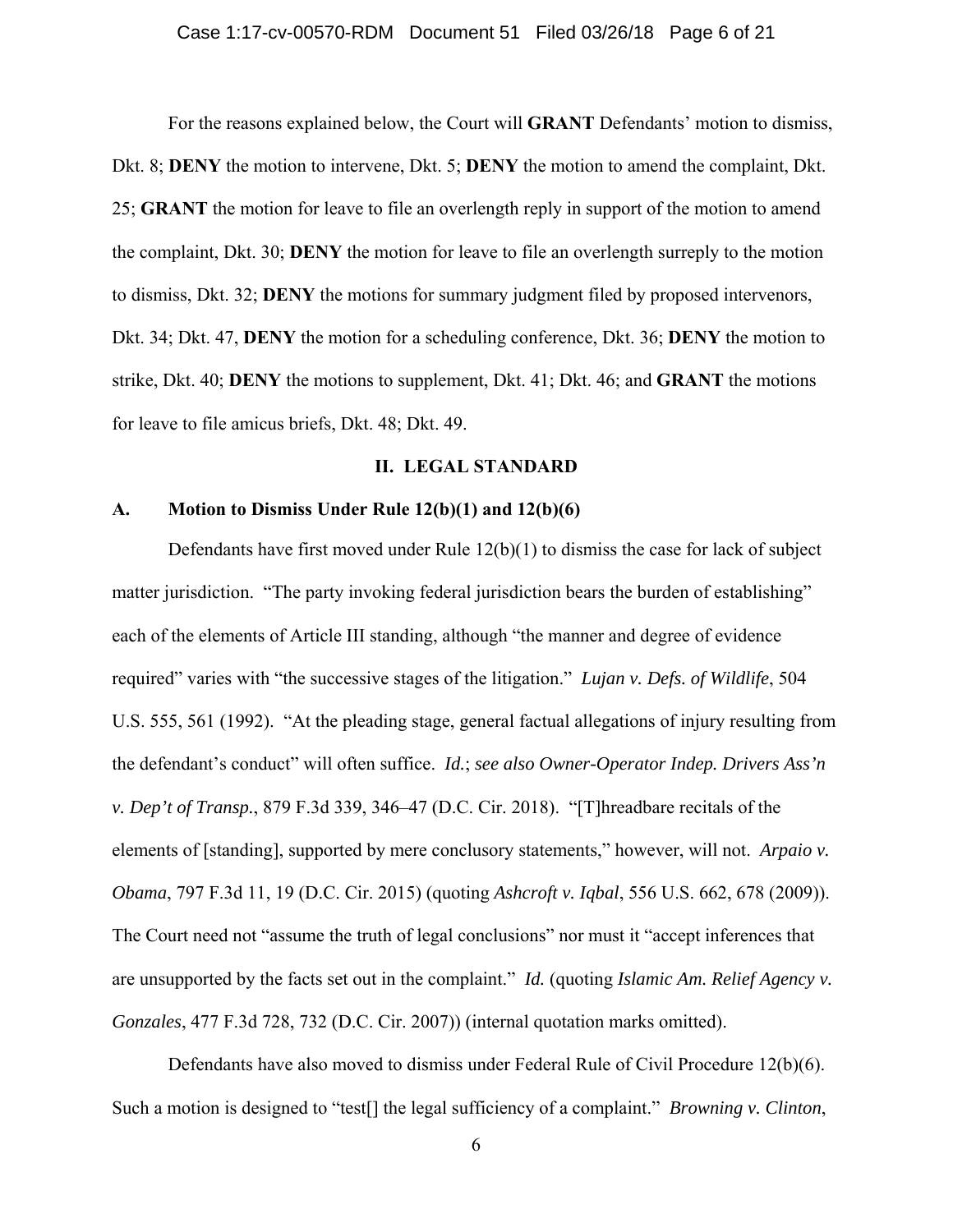#### Case 1:17-cv-00570-RDM Document 51 Filed 03/26/18 Page 7 of 21

292 F.3d 235, 242 (D.C. Cir. 2002). In evaluating such a motion, the Court "must first 'tak[e] note of the elements a plaintiff must plead to state [the] claim' to relief, and then determine whether the plaintiff has pleaded those elements with adequate factual support to 'state a claim to relief that is plausible on its face.'" *Blue v. District of Columbia*, 811 F.3d 14, 20 (D.C. Cir. 2015) (quoting *Iqbal*, 556 U.S. at 675, 678) (alterations in original) (citation omitted). The Court need not accept as true legal conclusions disguised as factual allegations, "'naked assertions' devoid of 'further factual enhancement,'" or a "'formulaic recitation of the elements of a cause of action.'" *Iqbal*, 556 U.S. at 678 (quoting *Bell Atl. Corp. v. Twombly*, 550 U.S. 544, 555, 557 (2007)) (alterations omitted). The plaintiff, however, is entitled to "the benefit of all inferences that can be derived from the facts alleged." *See Am. Nat'l Ins. Co. v. FDIC*, 642 F.3d 1137, 1139 (D.C. Cir. 2011) (quoting *Thomas v. Principi*, 394 F.3d 970, 972 (D.C. Cir. 2005)).

### **B. Motion to Intervene Under Rule 24**

Parties seeking to intervene as of right under Federal Rule of Civil Procedure 24(a) must comply with four requirements. *Deutsche Bank Nat'l Tr. Co. v. FDIC*, 717 F.3d 189, 192 (D.C. Cir. 2013). First, "the application to intervene must be timely." *Id.* (quoting *Karsner v. Lothian*, 532 F.3d 876, 885 (D.C. Cir. 2008)). Second, "the applicant must demonstrate a legally protected interest in the action." *Id*. (quoting *Karsner*, 532 F.3d at 885). Third, "the action must threaten to impair that interest." *Id*. (quoting *Karsner*, 532 F.3d at 885). Fourth, "no party to the action can be an adequate representative of the applicant's interests." *Id*. (quoting *Karsner*, 532 F.3d at 885). A movant seeking to intervene as of right pursuant to Rule 24(a) must also possess Article III standing. *See Roeder v. Islamic Republic of Iran*, 333 F.3d 228, 233–34 (D.C. Cir. 2003); *Fund for Animals, Inc. v. Norton*, 322 F.3d 728, 731–32 (D.C. Cir. 2003).

"Permissive intervention is governed by Federal Rule of Civil Procedure 24(b), which provides, in pertinent part, that . . . [']the court may permit anyone to intervene who . . . has a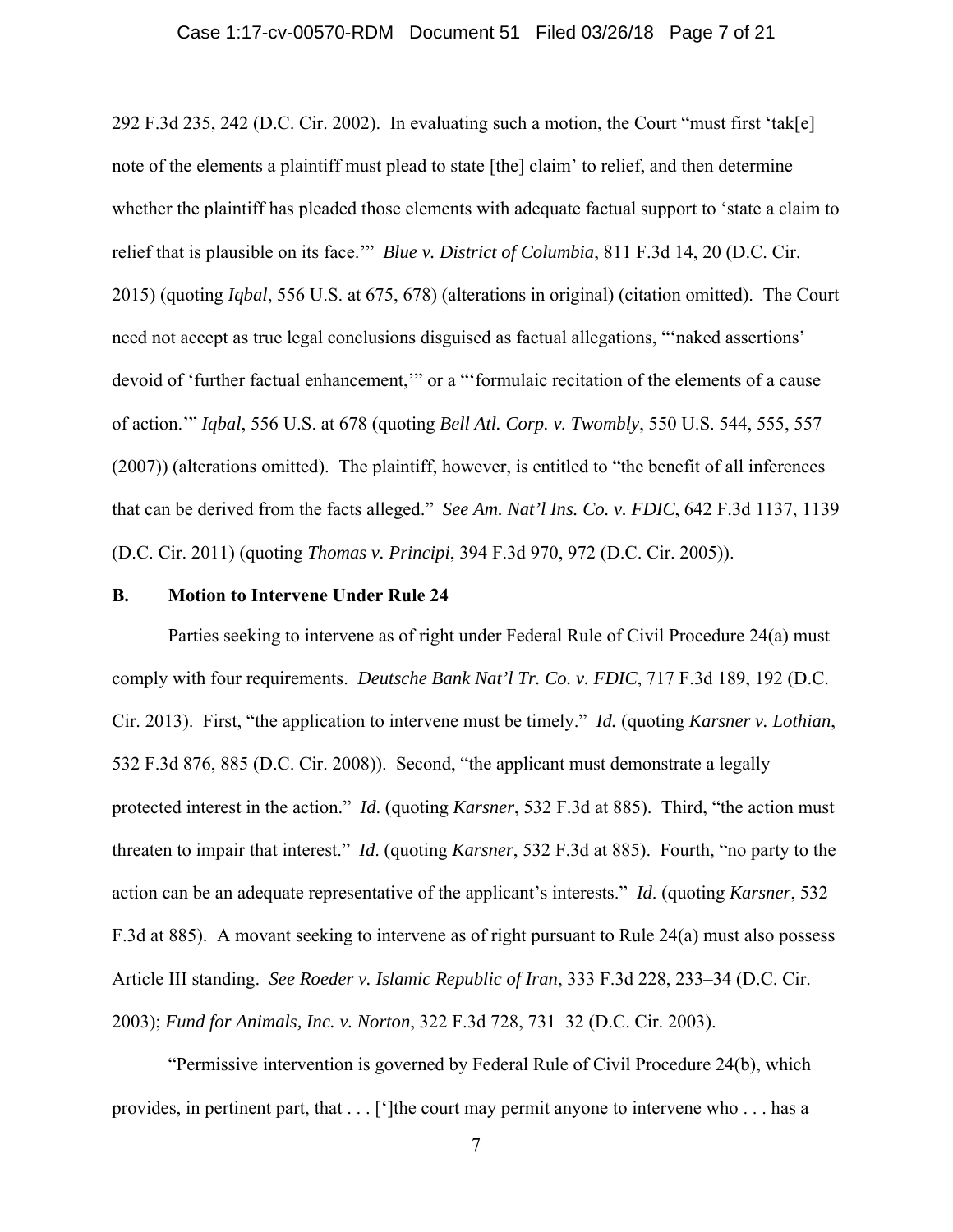#### Case 1:17-cv-00570-RDM Document 51 Filed 03/26/18 Page 8 of 21

claim or defense that shares with the main action a common question of law or fact.'" *Aristotle Int'l, Inc. v. NGP Software, Inc.*, 714 F. Supp. 2d 1, 18 (D.D.C. 2010) (quoting Fed. R. Civ. P. 24(b)(1)(B)) (third alteration in original). "In order to litigate a claim on the merits" under Rule 24(b), "the putative intervenor must ordinarily present: (1) an independent ground for subject matter jurisdiction; (2) a timely motion; and (3) a claim or defense that has a question of law or fact in common with the main action." *EEOC v. Nat'l Children's Ctr., Inc.*, 146 F.3d 1042, 1046 (D.C. Cir. 1998). "In exercising its discretion" regarding permissive intervention, the Court "must consider whether the intervention will unduly delay or prejudice the adjudication of the original parties' rights." Fed. R. Civ. P. 24(b)(3). "[P]ermissive intervention is an inherently discretionary enterprise," and district courts are afforded "wide latitude" in determining whether a third-party should be permitted to intervene. *Nat'l Children's Ctr.*, 146 F.3d at 1046.

### **C. Motion for Leave to File an Amended Complaint Under Rule 15(a)**

A party may amend its complaint "once as a matter of course within . . . 21 days after service of a responsive pleading or 21 days after service of a motion under Rule 12(b), (e), or (f), whichever is earlier." Fed. R. Civ. P.  $15(a)(1)$ . After 21 days, a party may only amend "with the opposing party's written consent or the court's leave." Fed R. Civ. P. 15(a)(2). Although courts "should freely give leave [to amend] when justice so requires," *id.*, that latitude does not extend to cases involving "undue delay, bad faith or dilatory motive on the part of the movant, repeated failure to cure deficiencies by amendments previously allowed, undue prejudice to the opposing party by virtue of allowance of the amendment, [and] futility of amendment," *Foman v. Davis*, 371 U.S. 178, 182 (1962). "Courts may deny a motion to amend a complaint as futile . . . if the proposed claim would not survive a motion to dismiss." *James Madison Ltd. v. Ludwig*, 82 F.3d 1085, 1099 (D.C. Cir. 1996).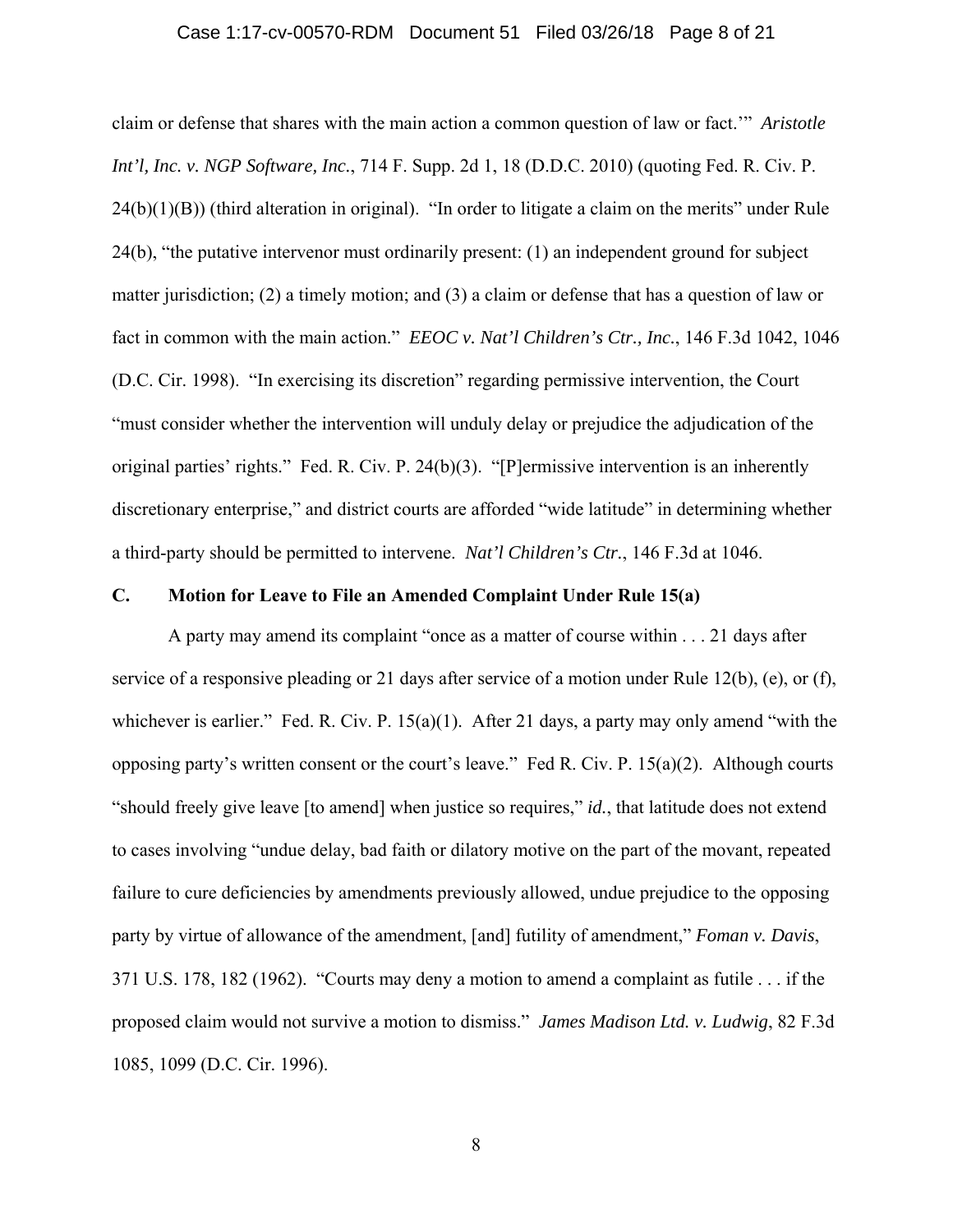### **III. ANALYSIS**

### **A. Motion to Dismiss**

Defendants advance several arguments in their motion to dismiss. First, they contend that the Court lacks subject matter jurisdiction because Sevier does not have standing to challenge the display of the rainbow flags at issue and, in any event, regulation of the display of such flags presents a nonjusticiable political question. Dkt. 8 at 10. Second, they argue that service was defective. *Id.* Third, they contend that Sevier has failed to state a claim upon which relief may be granted. *Id.* Fourth, they argue that the complaint is frivolous and should be dismissed under 28 U.S.C. § 1915(e)(2). *Id*. The Court first addresses its subject matter jurisdiction, before turning to the merits.

Defendants correctly observe that Sevier's pleadings allege various injuries that are insufficient to establish Article III standing. The Court here, however, focuses on what it reads to be the nub of his complaint: "As a lobbyist in DC . . . Plaintiff has to frequently encounter the Gay Pride Rainbow Flag in the public hallways of these federal buildings, where he often goes to lobby [for] legislation . . . . The Plaintiff feels unwelcome[] to access the buildings, to approach the Defendants, and to consult with other members of the Democratic Party . . . ." Dkt. 1 at 5 (Compl. ¶ 12). Sevier also asserts that his "principal place of business is in the District of Columbia," *id.* at 4–5 (Compl. ¶ 11), and that he "has regular and unwanted direct contact with the" flags, *id*. at 6 (Compl. ¶ 14). Given that the Court now reviews the complaint on a motion to dismiss, these allegations suffice for standing to seek an injunction barring the display of the flags. *See In re Navy Chaplaincy*, 534 F.3d 756, 762–63 (D.C. Cir. 2008) (observing that while "mere personal offense to government action does not give rise to standing to sue," in numerous "religious display and prayer cases . . . courts have found (or at least apparently assumed)" that standing exists when the government "engag[es] in religious speech that was observed, read, or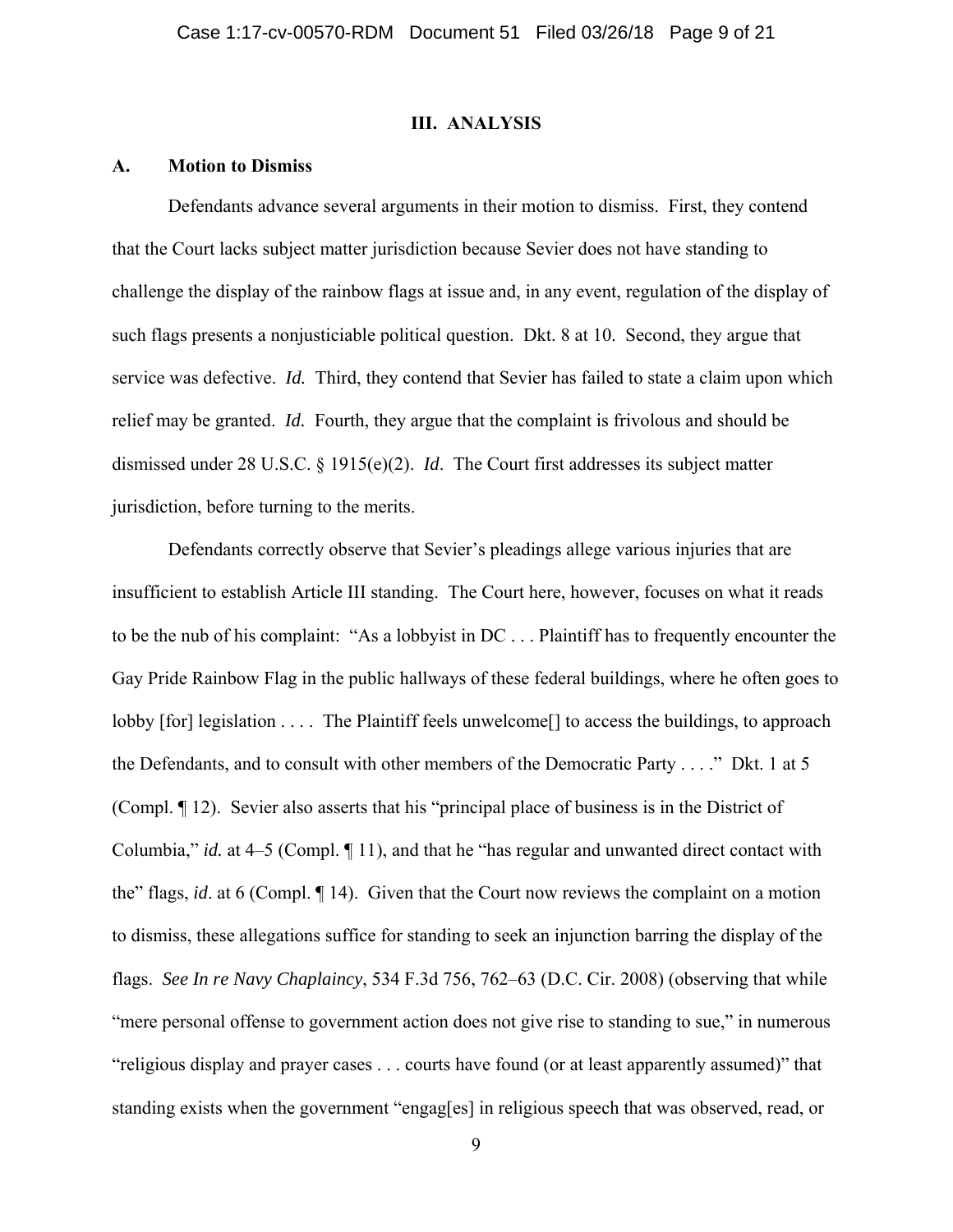#### Case 1:17-cv-00570-RDM Document 51 Filed 03/26/18 Page 10 of 21

heard by the plaintiffs"); *Books v. City of Elkhart*, 235 F.3d 292, 298–301 (7th Cir. 2000) (holding that being "required to come in direct and unwelcome contact with the religious display in order to participate fully in government" established standing); *Felix v. City of Bloomfield*, 841 F.3d 848, 854–55 (10th Cir. 2016) (holding that plaintiffs who frequently drive or walk by a Ten Commandments monument have standing); *Suhre v. Haywood Cty.*, 131 F.3d 1083, 1086 (4th Cir. 1997) ("The injury that gives standing to plaintiffs in [the religious display] cases is that caused by unwelcome direct contact with a religious display that appears to be endorsed by the state. Such personal contact with state-sponsored religious symbolism is . . . the injury . . . ."); *Newdow v. Bush*, 391 F. Supp. 2d 95, 103 (D.D.C. 2005) ("In the religious-display cases, a personal connection [sufficient for standing] exists if a plaintiff is a member of the community in which the challenged religious exhibit is displayed, or if the plaintiff frequently visited the site of the display."); *see also Valley Forge Christian Coll. v. Ams. United for Separation of Church & State, Inc.*, 454 U.S. 464, 485–87 (1982) (considering, when evaluating standing, the location of an action alleged to violate the Establishment Clause, the residence of the plaintiffs, and whether the action was learned of by the plaintiffs personally or conveyed through other means).

Defendants' argument that the political question doctrine deprives the Court of jurisdiction also fails because, as Defendants note, "[t]he authority possessed by the House to make its own rules is bounded only by 'constitutional restraints and fundamental rights.'" Dkt. 8 at 22 (quoting *Rangel v. Boehner*, 20 F. Supp. 3d 148, 168 (D.D.C. 2013)). Sevier alleges Defendants' actions run afoul of constitutional restraints (most notably the Establishment Clause). The political question doctrine, accordingly, does not prevent the Court from considering whether the actions of members of Congress inside the halls of the House may in fact violate the Establishment Clause.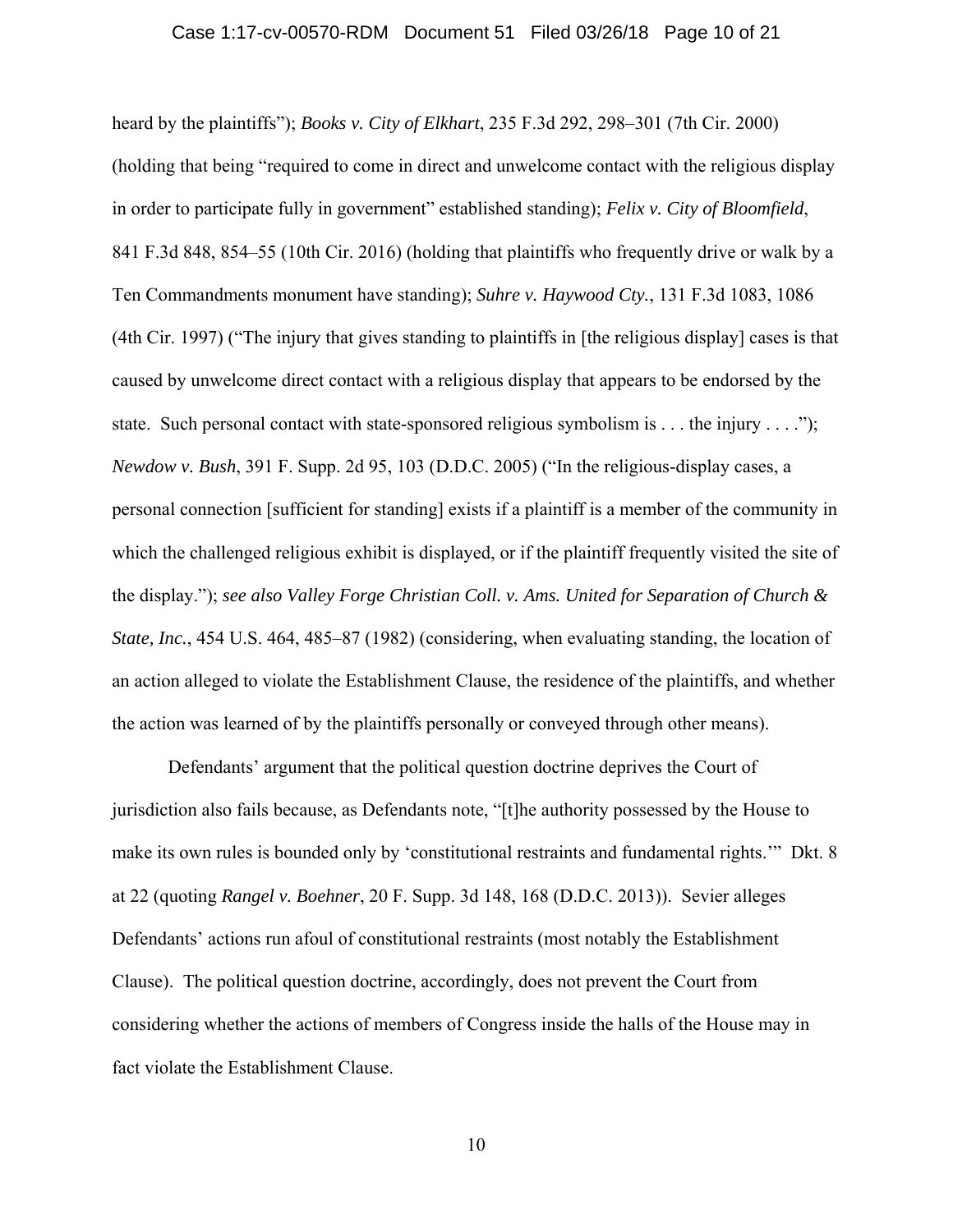#### Case 1:17-cv-00570-RDM Document 51 Filed 03/26/18 Page 11 of 21

The Court will nevertheless grant the motion to dismiss because Sevier has failed to state a claim for a violation of the Establishment, Equal Protection, or Due Process clauses. With respect to Sevier's Establishment Clause claim, he contends that his allegations must be measured against the three-pronged test first set forth in *Lemon v. Kurtzman*, 403 U.S. 602, 612– 13 (1971). *See, e.g.*, Dkt. 1 at 28 (Compl. ¶ 70). The Supreme Court, however, has offered conflicting signals about what standard currently applies in Establishment Clause challenges to religious displays in or near government buildings. *Compare Van Orden v. Perry*, 545 U.S. 677, 686 (2005) (plurality opinion) ("Whatever may be the fate of the *Lemon* test in the larger scheme of Establishment Clause jurisprudence, we think it not useful in dealing with the sort of passive monument that Texas has erected on its Capitol grounds."), *with id.* at 700 (Breyer, J., concurring in the judgment) (rejecting formal tests as no "substitute for the exercise of legal judgment" that "take[s] account of context and consequences measured in light of th[e] purposes" of the Religion Clauses, but treating the *Lemon* test as a "useful guidepost[]"), *and McCreary Cty. v. ACLU of Ky.*, 545 U.S. 844, 859–65 (2005) (applying the *Lemon* test on the same day *Van Orden* was decided). The D.C. Circuit has not decided a religious display case after *Van Orden* and *McCreary County*, but in other contexts continues to apply a modified version of the *Lemon* test. *See, e.g.*, *In re Navy Chaplaincy*, 738 F.3d 425, 430–31 (D.C. Cir. 2013). Numerous Courts of Appeals considering the continuing vitality of *Lemon* in religious display cases, moreover, have concluded that Justice Breyer's opinion in *Van Orden* controls. *See, e.g.*, *Am. Humanist Assoc. v. Maryland-Nat'l Capital Park & Planning Comm'n*, 874 F.3d 195, 205 (4th Cir. 2017) (collecting cases). On that reading of the case, the Court "did not overrule *Lemon*" because "Justice Breyer actually recognized *Lemon*" as merely a "more formal" articulation of his context-driven approach. *Id.* (internal quotation marks omitted).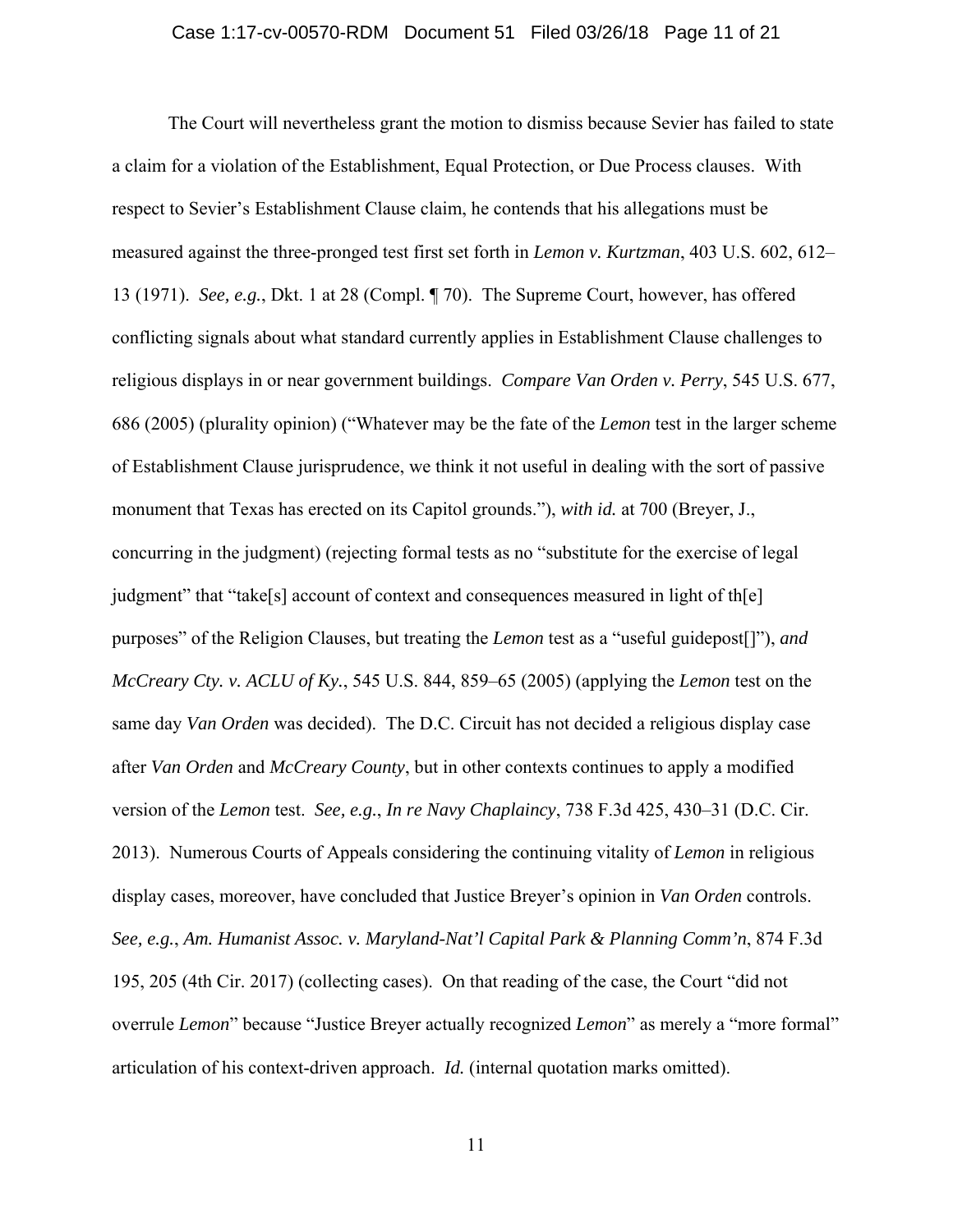#### Case 1:17-cv-00570-RDM Document 51 Filed 03/26/18 Page 12 of 21

Regardless of whether *Lemon* or the *Van Orden* plurality sets forth the relevant test, Plaintiff has failed to state a claim. Under *Lemon*, government actions must "(1) have a secular legislative purpose; (2) have a principal or primary effect that neither advances nor inhibits religion; and (3) not result in excessive entanglement with religion or religious institutions." *In re Navy Chaplaincy*, 738 F.3d at 430 (quoting *Bonham v. D.C. Library Admin.*, 989 F.2d 1242, 1244 (D.C. Cir. 1993)). The *Van Orden* plurality held that "the nature of the [religious display] and . . . our Nation's history" were the only relevant considerations. 545 U.S. at 686. Both approaches thus require that a plaintiff, as an initial matter, identify a government display that could reasonably be understood as "religious" in character. *See Van Orden*, 545 U.S. at 682–83 (plurality opinion) (affirming district court holding "that a reasonable observer, mindful of the history, purpose, and context [of the religious display in question], would not conclude that th[e] passive monument conveyed the message that the State was seeking to endorse religion"); *McCreary Cty.*, 545 U.S. at 869 (considering whether a "reasonable observer could . . . think that the Counties meant to emphasize and celebrate the [religious display's] religious message); *id.* at 866 ("[T]he reasonable observer in the endorsement inquiry must be deemed aware of the history and context of the community and forum in which the religious display appears." (quoting *Capitol Square Review & Advisory Bd. v. Pinette*, 515 U.S. 753, 780 (1995) (O'Connor, J., concurring in part and concurring in the judgment))); *Daniel Chapter One v. FTC*, 405 F. App'x 505, 506 (D.C. Cir. 2010) (holding that an Establishment Clause claim based on something other than a government action that is religious in character rests "upon a faulty premise").

Sevier has not cleared this initial hurdle. His claim rests on the premise that "homosexuality is a religion" within the meaning of the Establishment Clause. Dkt. 1 at 16 (Compl. ¶ 32). Elsewhere he describes homosexuality as a "sect/denomination of the 'sex-based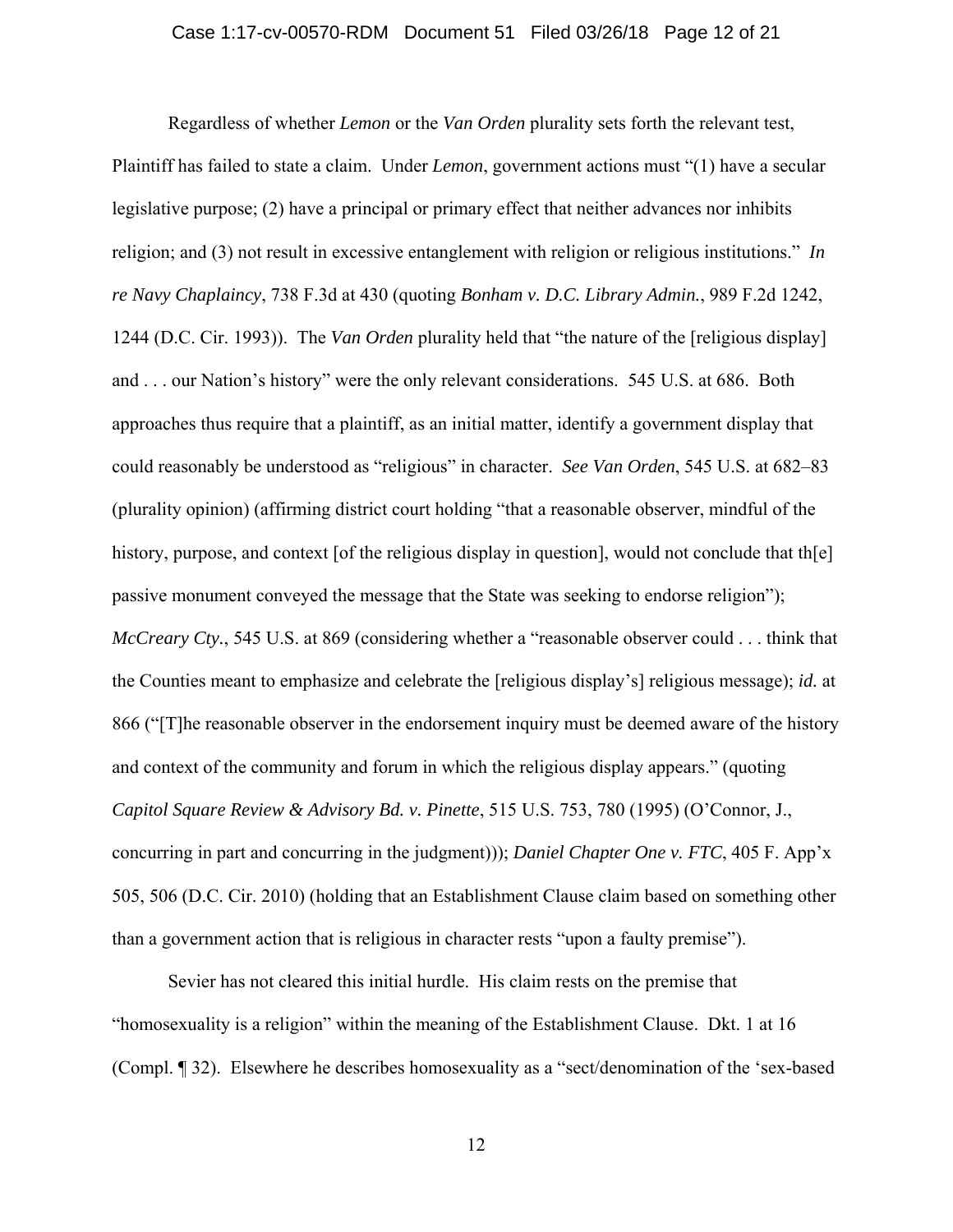#### Case 1:17-cv-00570-RDM Document 51 Filed 03/26/18 Page 13 of 21

self-asserted' religion of 'western postmodern expressive individualism moral relativism.'" *Id.*  at 6 (Compl. ¶ 15). Sevier offers no legal support for this proposition. Instead, he has presented the Court with thousands of pages of news clippings and affidavits from his supporters expressing their opposition to homosexuality, and more recently, with filings from other litigation in which he alleges similar injuries. To be sure, the governing case law does not precisely define the contours of what constitutes "religion." *See Alvarado v. City of San Jose*, 94 F.3d 1223, 1227 (9th Cir. 1996) (observing by way of explanation that "Establishment [Clause] cases usually . . . involve well-known religions" and that "defin[ing] religion . . . is a notoriously difficult . . . task"). But that does not mean there are no easy cases. To the contrary, courts are well-equipped to weed out spurious Establishment Clause "religions" on grounds of common sense. *See, e.g.*, *Daniel Chapter One*, 405 F. App'x at 506 (rejecting "scientism"); *Peloza v. Capistrano Unified Sch. Dist.*, 37 F.3d 517, 520–21 (9th Cir. 1994) (rejecting "evolutionism," *i.e.*, the view that "higher life forms evolved from lower ones"); *United States v. Allen*, 760 F.2d 447, 449–51 (2d Cir. 1985) (rejecting "nuclearism," *i.e.*, the view that nuclear weapons are "sacred objects"); *see also Altman v. Bedford Cent. Sch. Dist.*, 245 F.3d 49, 79 (2d Cir. 2001) (holding that an "objective observer" would not consider a public school's celebration of Earth Day to be a religious endorsement).

Common sense similarly forecloses Sevier's claim here. Whatever else religion might entail, it at minimum requires adherence to one or more fundamental beliefs. *See, e.g.*, *Kalka v. Hawk*, 215 F.3d 90, 98–99 (D.C. Cir. 2000). "Homosexuality," by contrast, is not a set of beliefs at all. It is a description of a person's sexual orientation. Similarly, the argument that acceptance of homosexuality constitutes a "religion"—if that is what Sevier means to assert—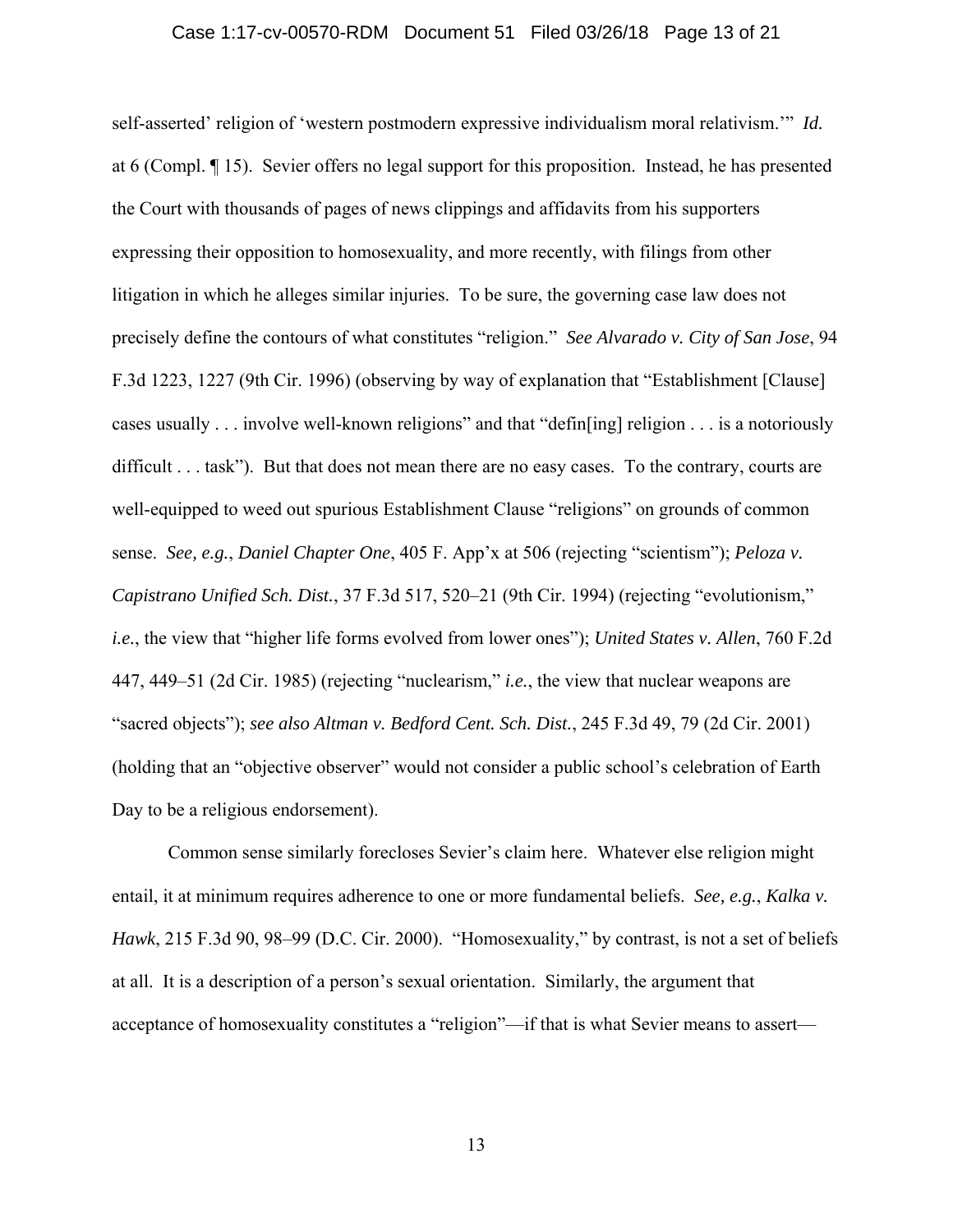### Case 1:17-cv-00570-RDM Document 51 Filed 03/26/18 Page 14 of 21

also fails.<sup>1</sup> The gay rights movement bears no trappings of "religion" as that concept is widely understood, and Sevier has not plausibly alleged that a reasonable person would perceive the display of the rainbow flags as religious in nature. *See, e.g.*, *Africa v. Pennsylvania*, 662 F.2d 1025, 1032, 1035 (3d Cir. 1981) (religious "indicia" include "address[ing] fundamental and ultimate questions having to do with deep and imponderable matters;" creating a "comprehensive . . . belief[ ]system;" and displaying "[s]tructural characteristics" like "ceremonial functions" and "observance of holidays"). Nor has Sevier alleged that participants in the gay rights movement consider it "religious" or, indeed, that there are any self-identified adherents to the "religion" he posits. *Cf. Allen*, 760 F.2d at 450 (refusing "to recognize as a 'religion' what the religion's alleged adherents have not identified as such"). That Sevier's *own*  beliefs may derive from his religion does not transform any contrary view of the subject into religious expression. *See, e.g.*, *Altman*, 245 F.3d at 78 ("[T]he Establishment Clause is not transgressed merely because a statement either is in agreement with, or is in disagreement with, a given religious tenet."). Sevier does make passing reference to "secular humanism," "moral relativism," "individualism," and other concepts that could conceivably constitute a set of religious beliefs for the purposes of an Establishment Clause claim. He has not, however, alleged any plausible link between those more general moral philosophies and the "Gay Pride Rainbow Colored Flags" he argues have actually caused his injury, leaving his claims untethered

 $\overline{a}$ 

<sup>&</sup>lt;sup>1</sup> Sevier's definition of "religion" as "a set of unproven faith[-]based assumptions and naked assertions that can only be taken on faith," Dkt. 1 at 17–18 (Compl. ¶ 34), has already been rejected by the D.C. Circuit, *see Crowley v. Smithsonian Inst.*, 636 F.2d 738, 742 (D.C. Cir. 1980) ("The fact that religions involve acceptance of some tenets on faith without scientific proof obviously does not mean that all beliefs and all theories which rest in whole or in part on faith are therefore elements of a religion as that term is used in the [F]irst [A]mendment.").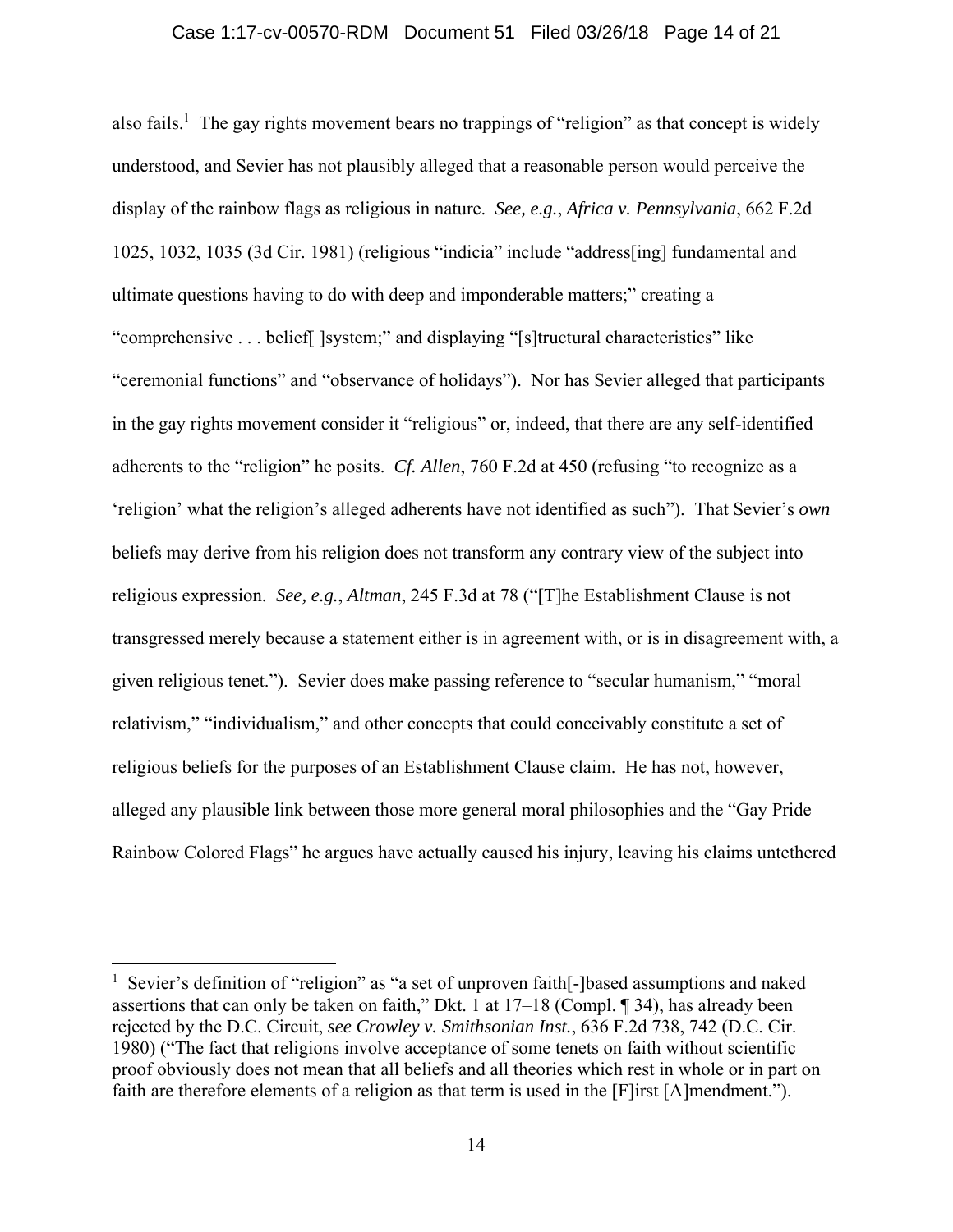#### Case 1:17-cv-00570-RDM Document 51 Filed 03/26/18 Page 15 of 21

from anything resembling a religion for Establishment Clause purposes. *See, e.g.*, Dkt. 1 at 28 (Compl. ¶ 66).

In short, Sevier's argument proves way too much. If the mere acceptance of homosexuality—or support for gay rights—constitutes a "religion" for Establishment Clause purposes, then the same conclusion would presumably follow for *any* value judgment about how people should or should not live their lives. The Establishment Clause's meaning is not so capacious. *See, e.g.*, *United States v. Seeger*, 380 U.S. 163, 165 (1965) (recognizing distinction between religious beliefs and those that are "essentially political, sociological, or philosophical"); *Wisconsin v. Yoder*, 406 U.S. 205, 215–16 (1972) (same). As the Ninth Circuit put it:

"[I]f anything can be religion, then anything the government does can be construed as favoring one religion over another, and . . . the government is paralyzed . . . ." While the First Amendment must be held to protect unfamiliar and idiosyncratic as well as commonly recognized religions, it loses its sense and thus its ability to protect when carried to [such] extreme[s] . . . .

*Alvarado*, 94 F.3d at 1231 (first two alterations in original) (quoting James M. Donovan, *God Is As God Does: Law, Anthropology, and the Definition of "Religion*,*"* 6 Seton Hall Const. L.J. 23, 25 (1995)). Because "homosexuality" or support for gay rights is not a "religion" in any meaningful sense under the Establishment Clause, Sevier's Establishment Clause claim fails as a matter of law.

Although all of Sevier's claims appear to rely on this premise, his equal protection and due process claims fail for other reasons as well. Both merely reiterate Sevier's view (expressed in other lawsuits) that the Constitution gives him the right to marry his computer. Dkt. 1 at 30, 31–32 (Compl. ¶¶ 81, 87). The only relevance these allegations have to his present lawsuit which again, seeks the removal of gay pride flags—is that those flags "*remind*[]" him that he cannot presently marry his computer. *Id.* at 30–31 (Compl. ¶ 82) (emphasis added); *accord id.* at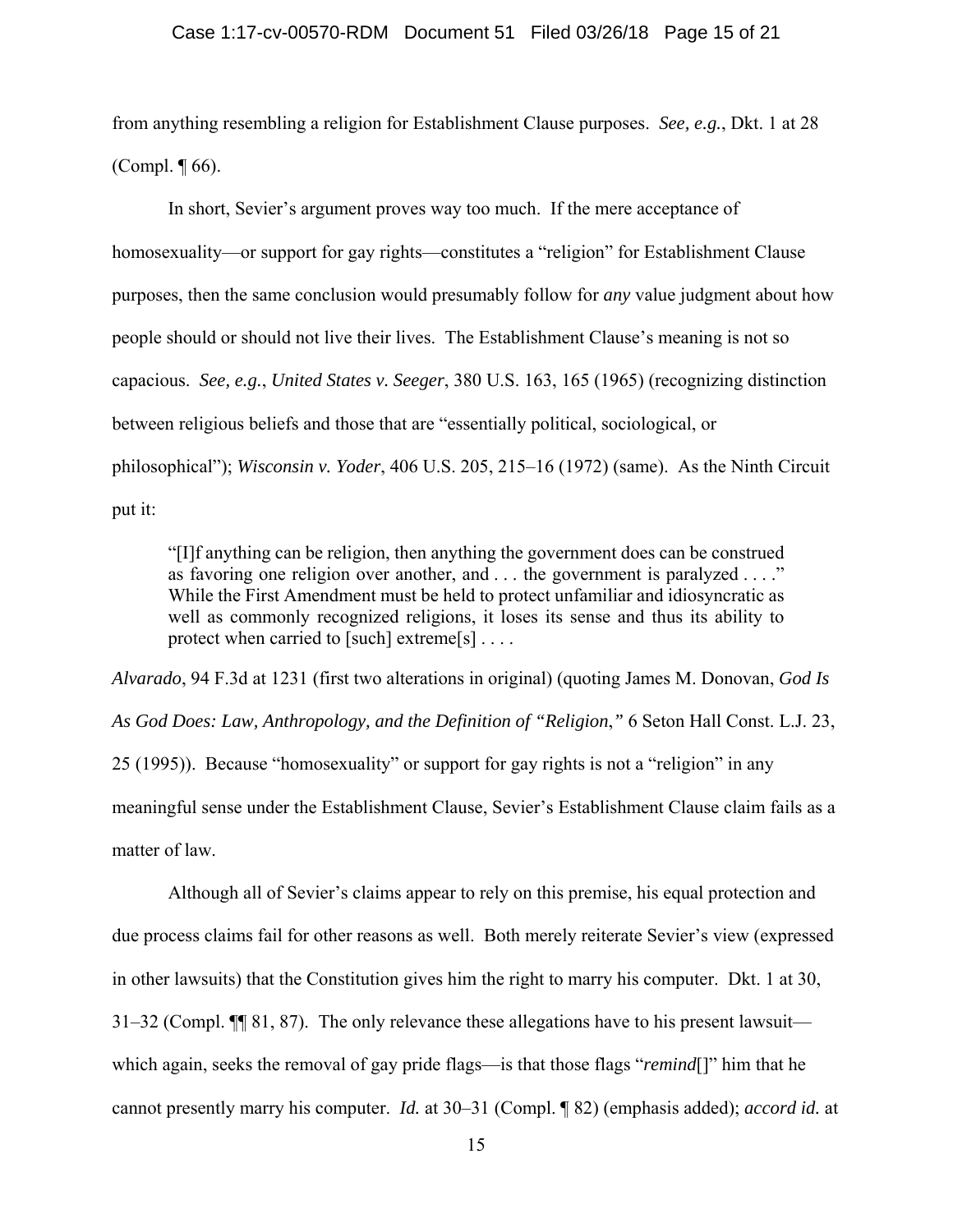### Case 1:17-cv-00570-RDM Document 51 Filed 03/26/18 Page 16 of 21

32 (Compl. ¶¶ 88–89). Even without passing on Sevier's right to human-laptop marriage, it is safe to say that government activities that remind Sevier of his alleged constitutional injury do not create new constitutional injuries in their own right. These claims, accordingly, will be dismissed for lack of standing. Finally, this Court lacks jurisdiction to entertain Sevier's request for a declaratory judgment that *Obergefell* and *Windsor* amount to "acts of judicial tyranny." *Id.*  at 35 (Compl. Prayer for Relief). This claim presents no case or controversy. Opining on the judicial propriety of these cases would have no effect on any of the even potentially cognizable allegations of injury made by Sevier. It goes without saying, moreover, that it is not the role of this Court—or any lower court—to review the merits of binding Supreme Court precedent.

For these reasons, the Court will grant Defendants' motion to dismiss.

# **B. Remaining Motions**

In the interest of promptly and conclusively resolving this litigation, the Court addresses in brief the remaining pending motions.

# 1. *Motion to Intervene and Motion for Summary Judgment*

A proposed intervenor under Rule 24(a) must first demonstrate Article III standing. *See Roeder*, 333 F.3d at 233–34. Here, Gunter, Kohl, and Harley have primarily argued that the message of the gay pride flag is "an oppressive and offensive religious symbol," *see, e.g.*, Dkt. 5 at 8, and reiterated Sevier's objections to *Obergefell*, *see, e.g.*, *id.* at 8–12. The former is the sort of generalized offense that does not constitute an injury for purposes of an Establishment Clause claim. *In re Navy Chaplaincy*, 534 F.3d at 764. The latter allegations, as noted above, are unrelated to any particular injury identified by Gunter, Kohl, and Harley, and thus fail to establish standing.

The strongest case for standing rests on Gunter's single, unsupported statement that "[h]e is a D.C. lobbyist," *id.* at 22, and the proposed intervenors' suggestion that they do not "feel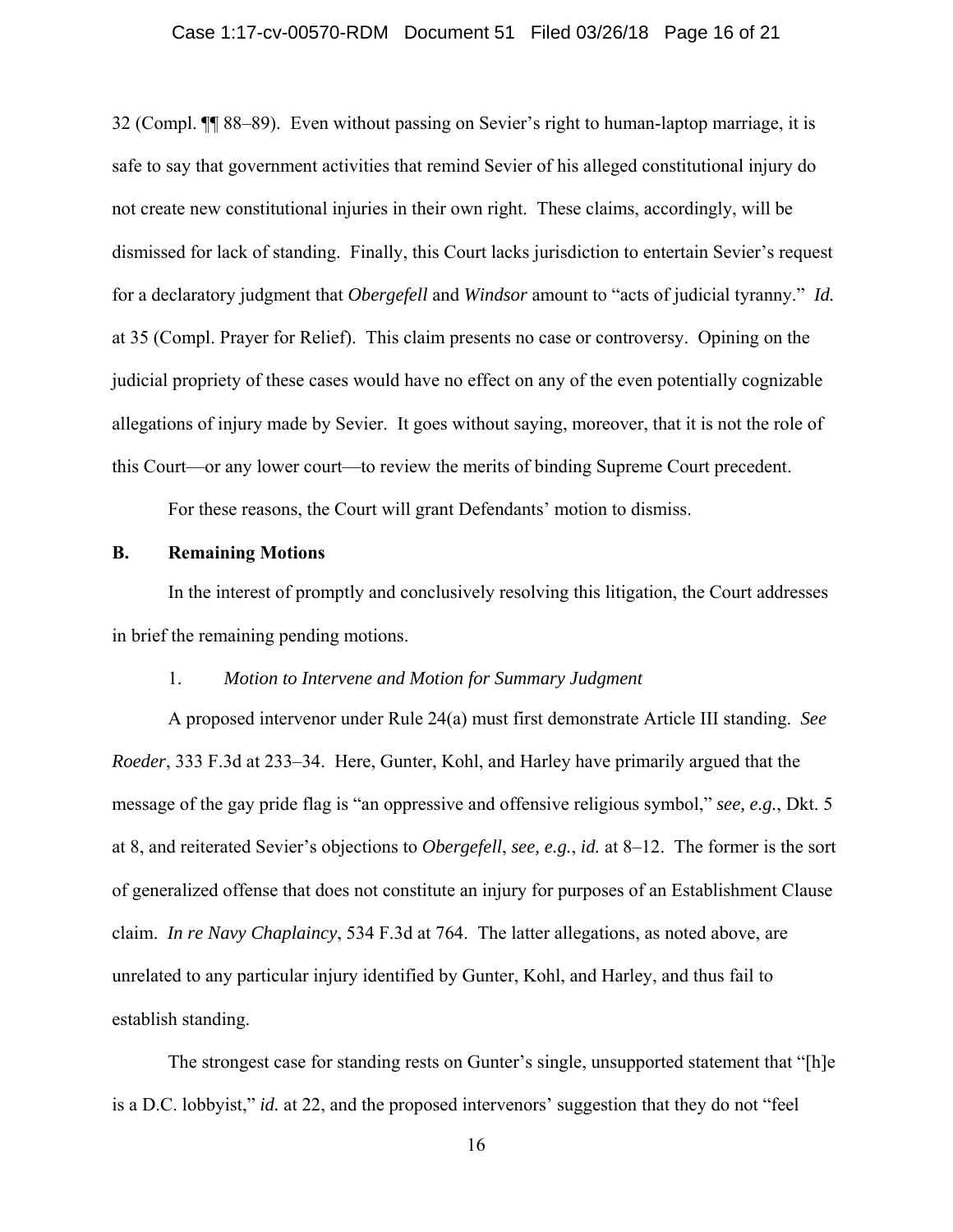### Case 1:17-cv-00570-RDM Document 51 Filed 03/26/18 Page 17 of 21

welcomed or comfortable walking the halls of the legislative buildings with the gay pride rainbow colored flags on display," *id.* at 23. These assertions are less detailed than those made by Sevier, whose argument for standing at least alleged personal contact with the flags in question. The lack of any further detail regarding interactions with the flags at issue, or past lobbying or legislative efforts, combined with the proposed intervenors stating that they live in Utah, not Washington, D.C., *see, e.g.*, *id.* at 1, leaves the Court without any basis to conclude that they have alleged facts sufficient to establish standing to sue. Moreover, unlike Sevier, their motion places its heaviest emphasis on grievances that are substantially more generalized, including opposition to homosexuality, gay rights, and—again—the *Obergefell* decision. Taken together, the Court concludes that Gunter, Kohl, and Harley have failed to establish that they possess Article III standing to challenge the display of the flags displayed by Defendants.2

 Even if the proposed intervenors did have standing, however, the Court would still deny them leave to intervene. Gunter, Kohl, and Harley have advanced the same legal theories and arguments as Sevier, down to—frequently—the very wording of their motion to intervene and subsequent motions for summary judgment. In light of this congruence, the Court concludes that the proposed intervenors have failed to identify any way in which Sevier fails to represent their interests in this litigation. *See Bldg. & Const. Trades Dep't, AFL-CIO v. Reich*, 40 F.3d 1275, 1282 (D.C. Cir. 1994) (holding that proposed intervenor had failed to carry its burden because it had "offered no argument not also pressed by" the plaintiff); *see also Freedom from Religion Found., Inc. v. Geithner*, 644 F.3d 836, 841 (9th Cir. 2011) ("Where the party and the proposed

 $\overline{a}$ 

<sup>&</sup>lt;sup>2</sup> Both the proposed intervenors and Sevier at times make nods toward taxpayer standing, but such a theory of standing is unavailable in this action because it requires the identification of a specific "exercise<sup>[]</sup> of congressional power under the taxing and spending clause of Art. I, § 8 of the Constitution." *Hein v. Freedom from Religion Found., Inc.*, 551 U.S. 587, 602 (2007) (quoting *Flast v. Cohen*, 392 U.S. 83, 102 (1968)).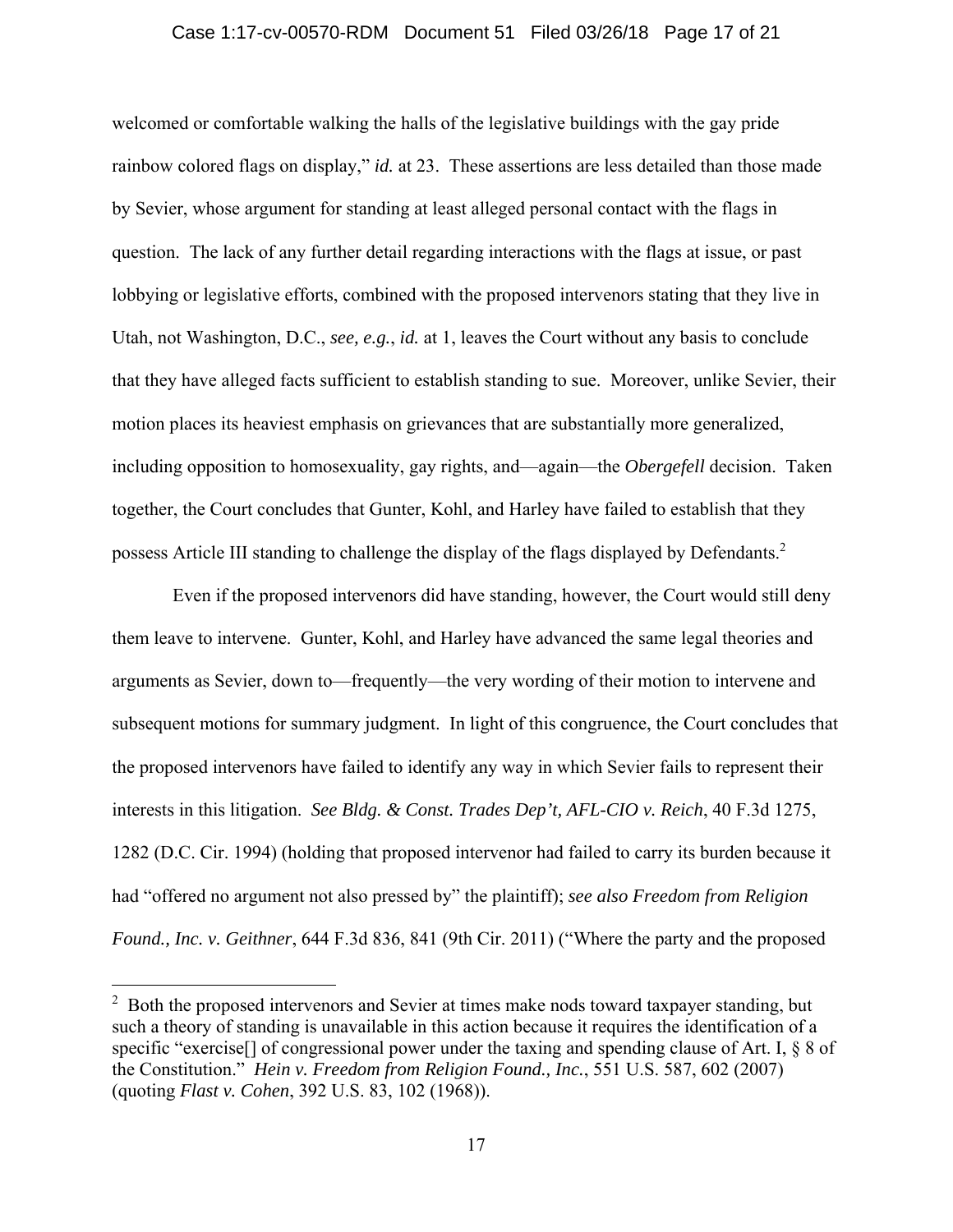#### Case 1:17-cv-00570-RDM Document 51 Filed 03/26/18 Page 18 of 21

intervenor share the same 'ultimate objective,' a presumption of adequacy of representation applies." (quoting *Perry v. Proposition 8 Official Proponents*, 587 F.3d 947, 951 (9th Cir. 2009))). Absent such a showing, they are not entitled to intervene as of right. *Deutsche Bank Nat'l Tr. Co.*, 717 F.3d at 192.

That leaves the question whether permissive intervention is appropriate. "It remains . . . an open question in [the D.C.] Circuit whether Article III standing is required for permissive intervention." *Defs. of Wildlife v. Perciasepe*, 714 F.3d 1317, 1327 (D.C. Cir. 2013) (quoting *In re Endangered Species Act Section 4 Deadline Litig.*, 704 F.3d 972, 980 (D.C. Cir. 2013)); *see also Abulhawa v. U.S. Dep't of the Treasury*, 239 F. Supp. 3d 24, 38 (D.D.C. 2017) (same). Because the legal theories advanced by the proposed intervenors are baseless, the Court need not reach that question and will, instead, use the "wide latitude" it enjoys in evaluating motions to intervene under Rule 24(b) to decline to allow the proposed intervenors to advance the same flawed arguments. The motions for summary judgment filed by two of the proposed intervenors must then also be denied, because they are not parties to this case.

### 2. *Motion to Amend*

Sevier filed a motion to amend his complaint on November 4, 2017. Dkt. 25.

Defendant's motion to dismiss was filed on September 22, 2017. Dkt. 6. As applicable here, the Federal Rules of Civil Procedure provide that a motion to amend may only be filed as of right within 21 days of the receipt of a responsive pleading or "21 days after service of a motion under Rule 12(b)." Fed. R. Civ. P. 15(a)(1). Because Sevier filed forty-four days after service of Defendants' motion to dismiss, he may not amend as of right. Sevier briefly suggests that the Court's order extending the time for his opposition to the motion to dismiss also constituted an extension of the deadline to amend his complaint. Dkt. 25 at 7. Sevier's interpretation of the Court's Minute Order (Sept. 24, 2017), is incorrect. "While the Court has the authority to extend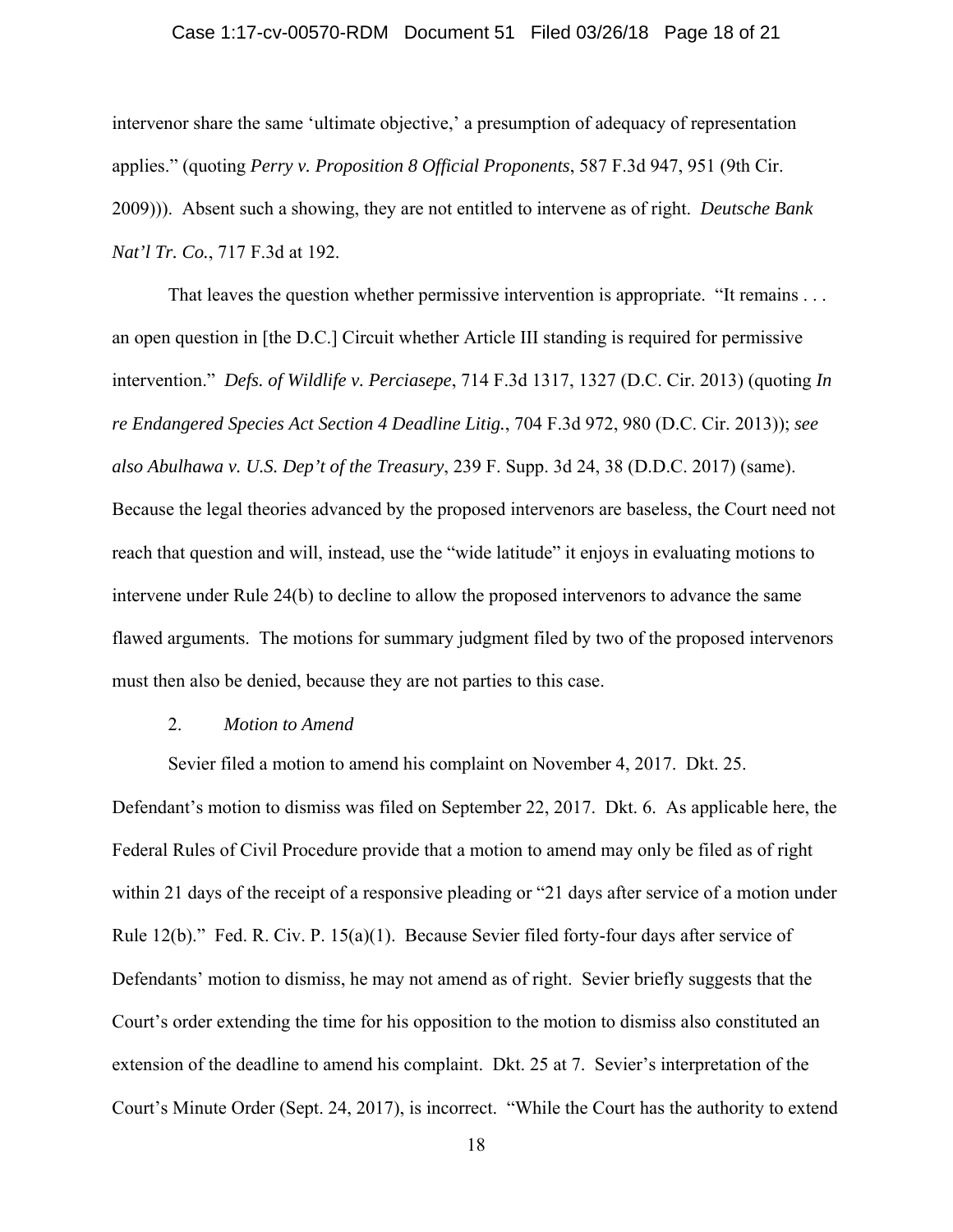#### Case 1:17-cv-00570-RDM Document 51 Filed 03/26/18 Page 19 of 21

both the time period for filing an opposition to a motion and the 21-day time period for filing an amended complaint as a matter of course under Rule 15, the simple fact that the Court granted an extension of the former time period does not automatically effect an extension of the latter and fuse these two separate deadlines into one, as plaintiff contends." *Hayes v. District of Columbia*, 275 F.R.D. 343, 345 (D.D.C. 2011) (finding support for this proposition in the history and purposes of Rule 15(a)). The Court, accordingly, holds that its September 24, 2017 order did not extend Sevier's time to amend his complaint and will deny his "motion" under Rule 15(a)(1).

Sevier has moved, in the alternative, to amend his complaint with leave of the Court. Fed. R. Civ. P. 15(a)(2). Sevier's amended complaint, however, does nothing to cure the deficiencies in his original pleadings. Because the proposed amendment is therefore futile, the Court will deny Sevier leave to file the amended complaint. *See Willoughby v. Potomac Elec. Power Co.*, 100 F.3d 999, 1003 (D.C. Cir. 1996).

### 3. *Motions to File Overlength Documents*

Sevier seeks leave to file an overlength brief in reply to Defendants' opposition to his motion to amend. Dkt. 30. Defendants have not opposed that request, and the Court, accordingly, will grant it. Sevier also seeks leave to "file a reply to the Defendants' reply" to his opposition to the motion to dismiss, preferably at a length beyond that specified in Local Rule 7(e). Dkt. 32 at 1. "[S]urreplies are generally disfavored, and the determination as to whether to grant or deny leave is entrusted to the sound discretion of the district court." *Banner Health v. Sebelius*, 905 F. Supp. 2d 174, 187 (D.D.C. 2012) (citations omitted). Here, the proposed surreply merely repeats earlier arguments and discusses the proposed intervenor's motion for summary judgment, which at the time of the motion had not yet been filed. *Compare* Dkt. 32 (filed November 23, 2017), *with* Dkt. 34 (filed November 28, 2017). The Court will therefore deny the motion.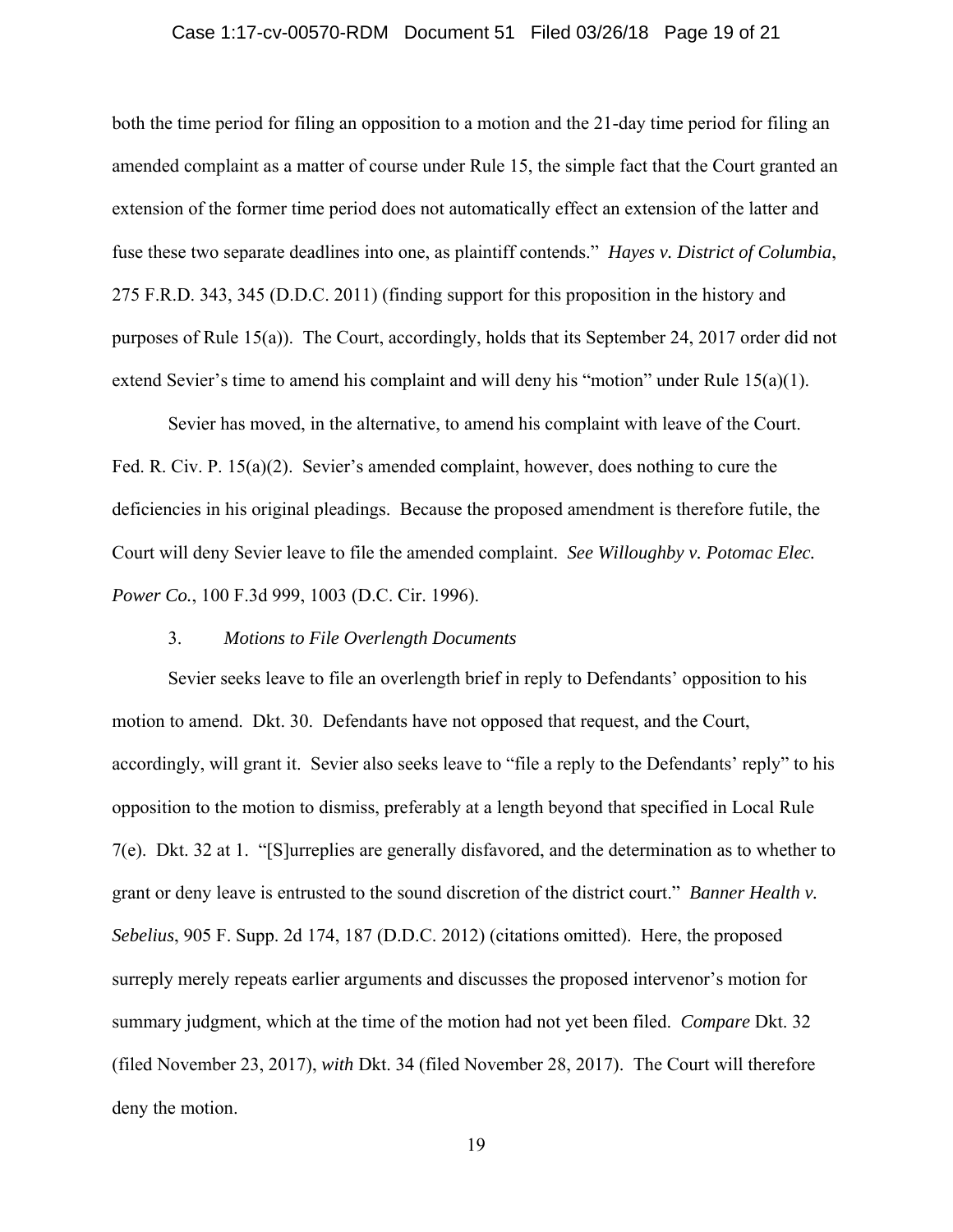# 4. *Motion for Scheduling Conference*

Sevier has moved for a scheduling conference. He requests oral argument on his motion for summary judgment and requests, in the alternative, that the Court set a schedule for discovery. Because the Court concludes that oral argument is unnecessary and that the case should be dismissed, it will deny that motion.

# 5. *Motion to Strike*

Sevier has also moved to strike from the docket a document that the Clerk of the Court found to have been entered in error. *See* Dkt. 40; Dkt. 39; Notice of Error (Dec. 28, 2017). Because the filing was already deemed to have been entered in error and removed from the docket, nothing remains to strike. The Court will therefore deny the motion.

# 6. *Motion to Supplement*

Sevier has moved to supplement many of his earlier filings with documents either he or the proposed intervenors have filed in other cases. Beyond reiterating arguments already made, these filings add nothing material to the Court's consideration of the pending motions. Under Rule 15(d), the Court retains discretion over when and whether to permit supplementation of earlier pleadings, but declines to do so in the present case given that the filings are duplicative of those already contained in the record.

### 7. *Motion for Leave to File Amicus Brief*

The National Alliance of Black Pastors, Dkt. 48, and Coalition of Doctors Defending Reparative Therapy, Dkt. 49, have both moved for leave to file amicus briefs. The Court will order that those motions be granted, and the briefs be filed.